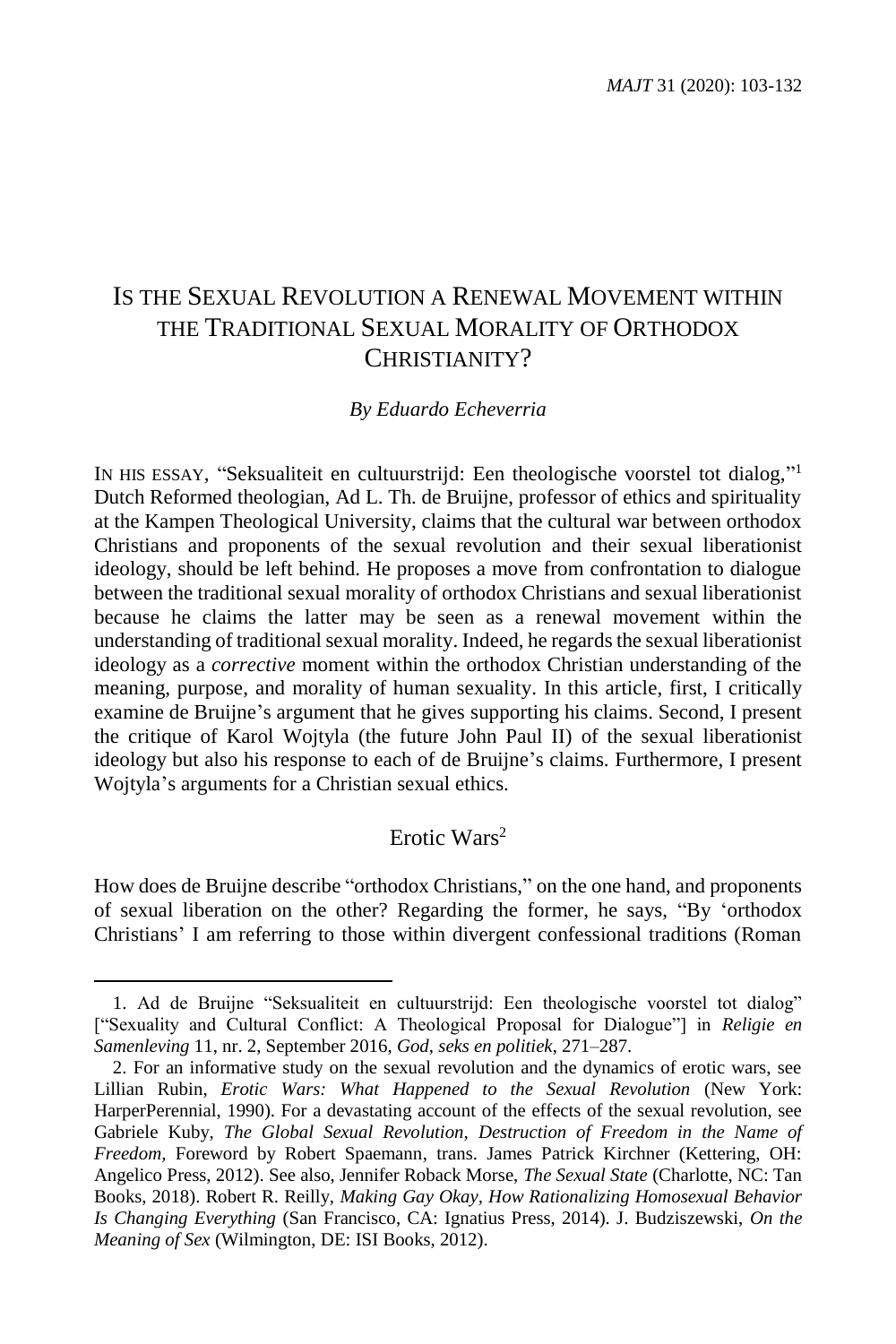Catholic, Protestant, Anglican, Eastern Orthodox) who with intention seek to remain faithful to traditional views of sexuality, based, for example, on the authority of the Bible or the teaching authority of the church."<sup>3</sup> This claim raises the question not only of which orthodox Christians does de Bruijne have in mind—he refers to none—but also whether they have defended their understanding of sexual ethics on the ground of authority alone. Surely Augustine, Thomas Aquinas, Karl Barth, Helmut Thielicke, Herman Dooyeweerd, Karl Wojtyla, Germain Grisez, John Finnis, et al., have defended their views of sexual morality on the grounds not only of biblical revelation and the Church's teaching authority, but also of reason and the natural law (order of creation). By enlightened proponents of sexual emancipation, he means those who embrace the "modern ideal of individual freedom and autonomy" that leads them to "breaking radically with traditional views about sexuality." <sup>4</sup> De Bruijne's major thesis is that these groups will be less confrontational and more dialogical if they come to recognize that "at the deepest level they share the same story." <sup>5</sup> He adds, "Orthodox Christians and enlightened advocates of sexual liberation display more affinity with each other on some points than both groups realize. Both groups fit within the same story." <sup>6</sup> Where, then, is there common ground?

De Bruijne claims that orthodox Christians have accommodated and hence changed some of their traditional understanding of sex to the views of the sexual revolution.<sup>7</sup> They have changed their understanding of the meaning and purpose of human sexuality by accepting, for example, contraception. Human sexuality is consequently no longer about procreation and the ordering of one's sexual desires to the goods of human sexuality; rather engaging in sexual acts is a matter of physical needs, indeed a private matter that renders such acts an instrument of pleasure, or about individual self-realization. Given this change in their view of sexuality, some orthodox Christians have come to accept pre-marital sex, cohabitation, and even extra-marital sex. Divorce and remarriage has also become more acceptable. Significantly, there has been an accommodation to homosexuality insofar as a distinction is drawn between homosexual acts and homosexual orientation; the former is rejected and the latter is accepted. Finally, some orthodox Christians have even come to tolerate homosexuality and even increasingly openly accepted it.<sup>8</sup>

De Bruijne is surely correct that this accommodation has in fact taken place, not just in the wider culture but also among diverse ecclesial communities.<sup>9</sup> However, he

 $\overline{a}$ 

8. De Bruijne "Seksualiteit en cultuurstrijd: Een theologische voorstel tot dialog," 274.

9. On this, see Ad de Bruijne, "Homosexuality and Moral Authority: A Theological Interpretation of Changing Views in Evangelical Circles," in *Evangelicals and Sources of* 

<sup>3.</sup> De Bruijne "Seksualiteit en cultuurstrijd: Een theologische voorstel tot dialog," 273.

<sup>4.</sup> Ibid., 274.

<sup>5.</sup> Ibid., 272, 283.

<sup>6.</sup> Ibid., 283.

<sup>7.</sup> In an earlier article, de Bruijne resists compromising particularly on the question of homosexuality. See Ad de Bruijne, "Homosexuality: Improving the Traditional Theory?" in *Familie: Verwandtschaft, die den Unterschied macht, Family: Kinship that matters*, (Hrsg.) Gerard den Hartog/Jan Roskovec (Leipzig: Evangelische Verlagsanstalt, 2012), 103–112, especially 109–110.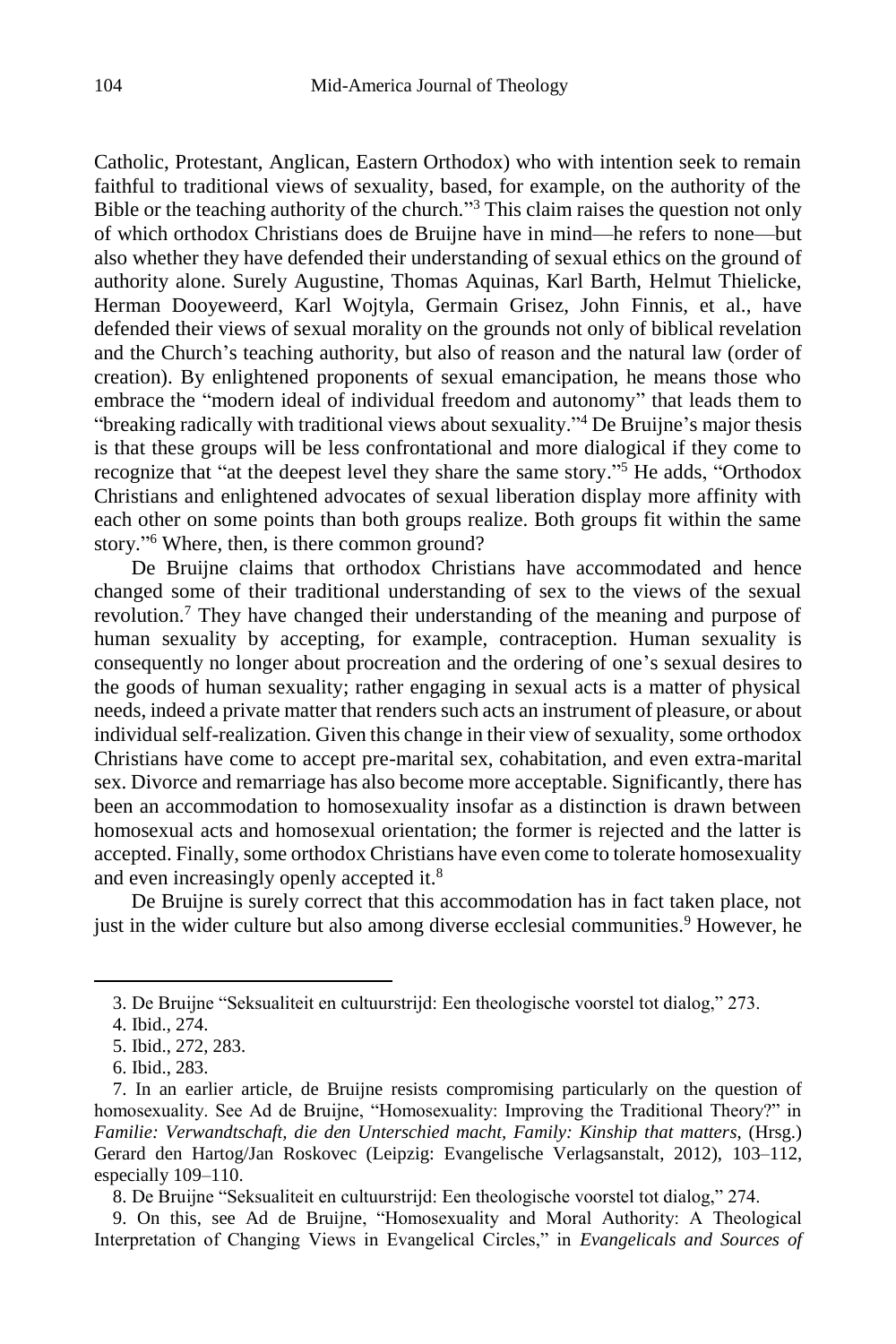does not give us an example of orthodox Christian thinkers who have made this accommodation but also never asks whether they are biblically, theologically, and philosophically justified in doing so in light of Scripture, tradition, human reason, and the natural law (creation order). What de Bruijne tries to do in justifying this accommodation is to claim that the sexual revolution is in some respects not only a break with Christian tradition but also "in some respects also the positive legacy of that tradition." <sup>10</sup> In other words, in some respects the sexual revolution is a legacy of Christianity. "At least [four] aspects of late modern sexual morality can be understood on the basis of the preceding Christian story." Indeed, he claims, "Between the struggle for sexual liberation and the classical Christian tradition there exists, however, not only a psychological relationship, but also a *conceptual* relationship." 11 In what follows, I summarize the four aspects manifesting a common conceptual understanding that de Bruijne describes.

First, individual freedom is central to contemporary sexual morality. This freedom is self-constituting insofar as human beings are free to give meaning and structure/form to their sexuality and sexual practice. We are the architects of the structure and nature of human sexuality. Thus:

Purported meanings that the past supplies us are not binding in that context. A person may look forward and develop their own life. Individual preferences are more important than traditional frameworks. People may break with those frameworks if necessary. That applies as well to boundaries that traditionally were characterized as being natural.<sup>12</sup>

This freedom is absolute so that its exercise has consequently led to considering gender and sex apart from the body's natural determinations, a sexually differentiated body, a gendered body, even to the extent of dissolving the meaning of the masculine/feminine difference. These natural determinations of a gendered body are alleged to impede self-determination. Admittedly, says de Bruijne, this ideal of absolute freedom is the dynamic behind the emancipatory drive to break free from traditional Christian sexual morality, according to the sexual emancipator. Nevertheless, de Bruijne claims, astoundingly, there is an underlying continuity with the Christian tradition in the latter's understanding of not only freedom but also "the uniquely exalted place that people receive within created reality as image of God and in relationship to Jesus Christ. . . . They are called and emerge subsequently as codesigners of history." 13

Second, human sexuality is an intrinsic good that ought to be sought after for its own sake and not for the sake of something else, such as procreation. "Sexuality no

13. Ibid.

*Authority*, ed. Miranda Klaver, Stefan Paas, and Eveline van Sataalduine-Sulman (Amsterdam: VU Press, 2016), 143–162.

<sup>10.</sup> De Bruijne "Seksualiteit en cultuurstrijd: Een theologische voorstel tot dialog," 275.

<sup>11.</sup> Ibid., 276, emphasis added. De Bruijne actually describes four aspects rather than just three that are legacies of orthodox Christianity in the Sexual Revolution.

<sup>12.</sup> Ibid., 276.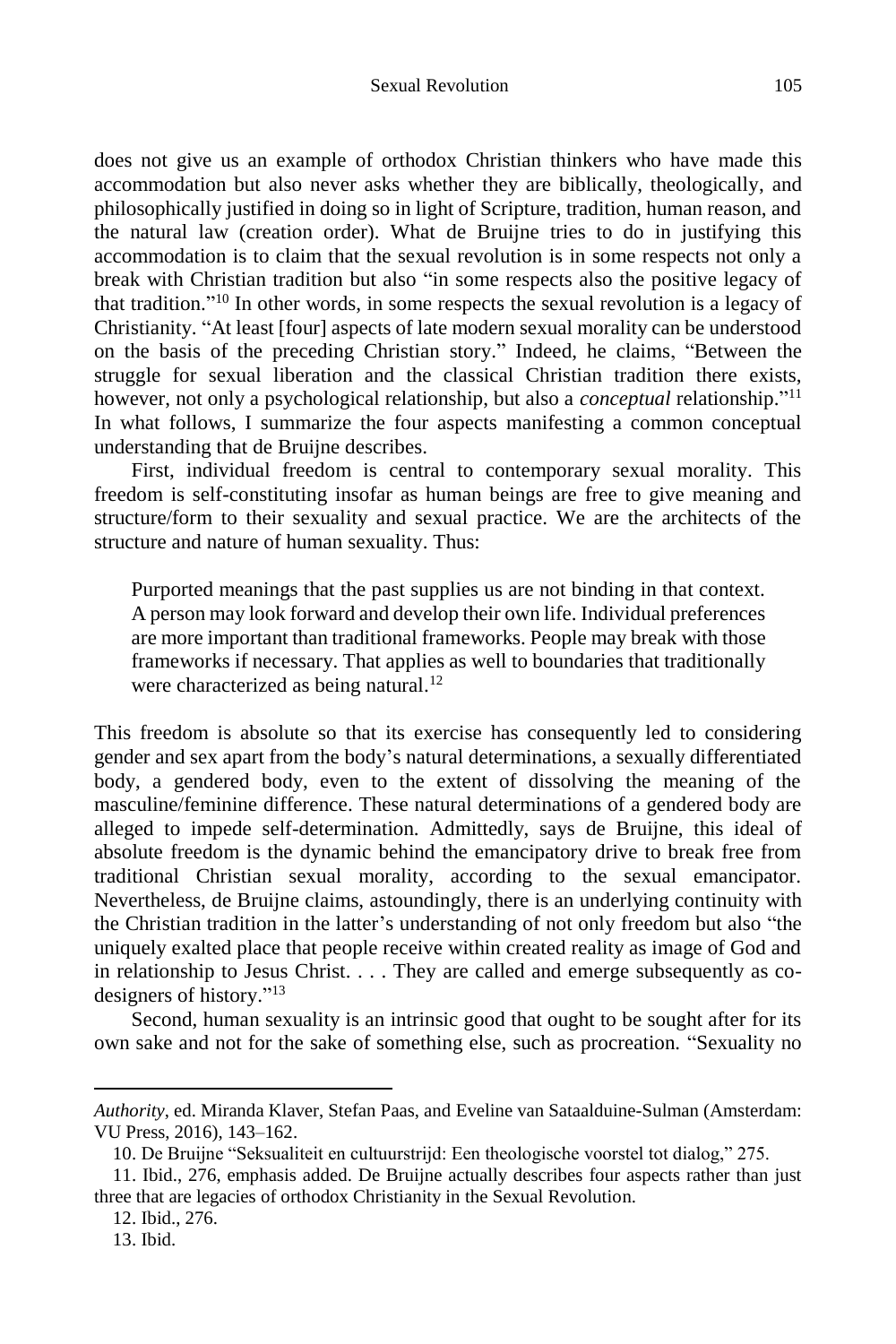longer needs to serve higher purposes beyond itself, as it did in earlier cultural stages and in most other cultures. Sex is what it is." De Bruijne refers to those who take sex to be an intrinsic good to mean that "sex is . . . nothing more and nothing less that a physical primary need and means of pleasure." <sup>14</sup> Although he acknowledges that it might seem farfetched to see this understanding of sex as a Christian legacy, he nevertheless finds traces of this view in the Christian doctrine of the creation of all things after their proper nature because it affirms sex's intrinsic goodness rather than merely an instrumental good for the sake of procreation. "The doctrine of creation implied that reality was allowed to be itself under the sovereignty of the creator. Each sphere of life could manifest itself according to its own nature."<sup>15</sup>

Three, human sexuality is at the core of one's identity as well as of individual self-realization or self-expression. De Bruijne appeals here again to the "biblical emphasis on the value of the individual person and their specific gifts. The . . . emphasis on the freedom of personal conscience functions in this as well. The notion of an internally anchored unique personal identity does not exist apart from the Christian emphasis on the heart." <sup>16</sup> However, achieving self-realization requires an interpersonal relationship because man by nature is a social being. This view, too, has its roots in the Christian tradition. Furthermore, self-realization and relationality go hand in hand because the latter is at the heart of the Christian doctrine of the Trinity, and this doctrine, too, has influenced Christian anthropology.<sup>17</sup>

Four, the meaning, nature, and structure of human sexuality is open-ended, future oriented rather than oriented to the normative order of creation and the nature of things with its embedded principles and the inherent meanings of the human sexual design. De Bruijne claims that this future orientation is derived from the Christian eschatological perspective of the new creation "in which existing structures would be fulfilled and transformed. Then, for example, procreation would cease, whereas marriage and sexuality would be fulfilled in the communal love relationship of Christians with Christ."<sup>18</sup> He claims to hear echoes of this eschatological perspective—now secularized—in "a project of people themselves who pursue their own variation of this." Examples of this project that may receive new positive meaning in light of the future, according to de Bruijne, includes "polyamory, . . . transsexuality, intersexuality, and homosexuality."<sup>19</sup> Admittedly, says de Bruijne, polyamory which is the practice of sexual relationships with more than one partner, and thus

 $\overline{\phantom{a}}$ 

19. Ibid., 280, 281. On December 7, 2015 the Theological University of Kampen celebrated the 161 anniversary of her existence. Prof. Ad. de Bruijne gave an address entitled, "Seksualiteit in de laatste dagen." Online: https://www.youtube.com/watch?v=QY66hisTfDI.

<sup>14.</sup> Ibid.

<sup>15.</sup> Ibid., 277.

<sup>16.</sup> Ibid.

<sup>17.</sup> Ibid., 277–278.

<sup>18.</sup> Ibid., 278. In an earlier article, de Bruijne raises this transformation as a possible objection to a creation based ethics. De Bruijne, "Homosexuality: Improving the Traditional Theory?" 106, "When the kingdom approaches, marriage and family will be transformed into new forms of community, and perhaps also sexuality will undergo such a transformation." What he left there an open question, in this article, under examination, he tries to develop a case for giving an affirmative response to that question.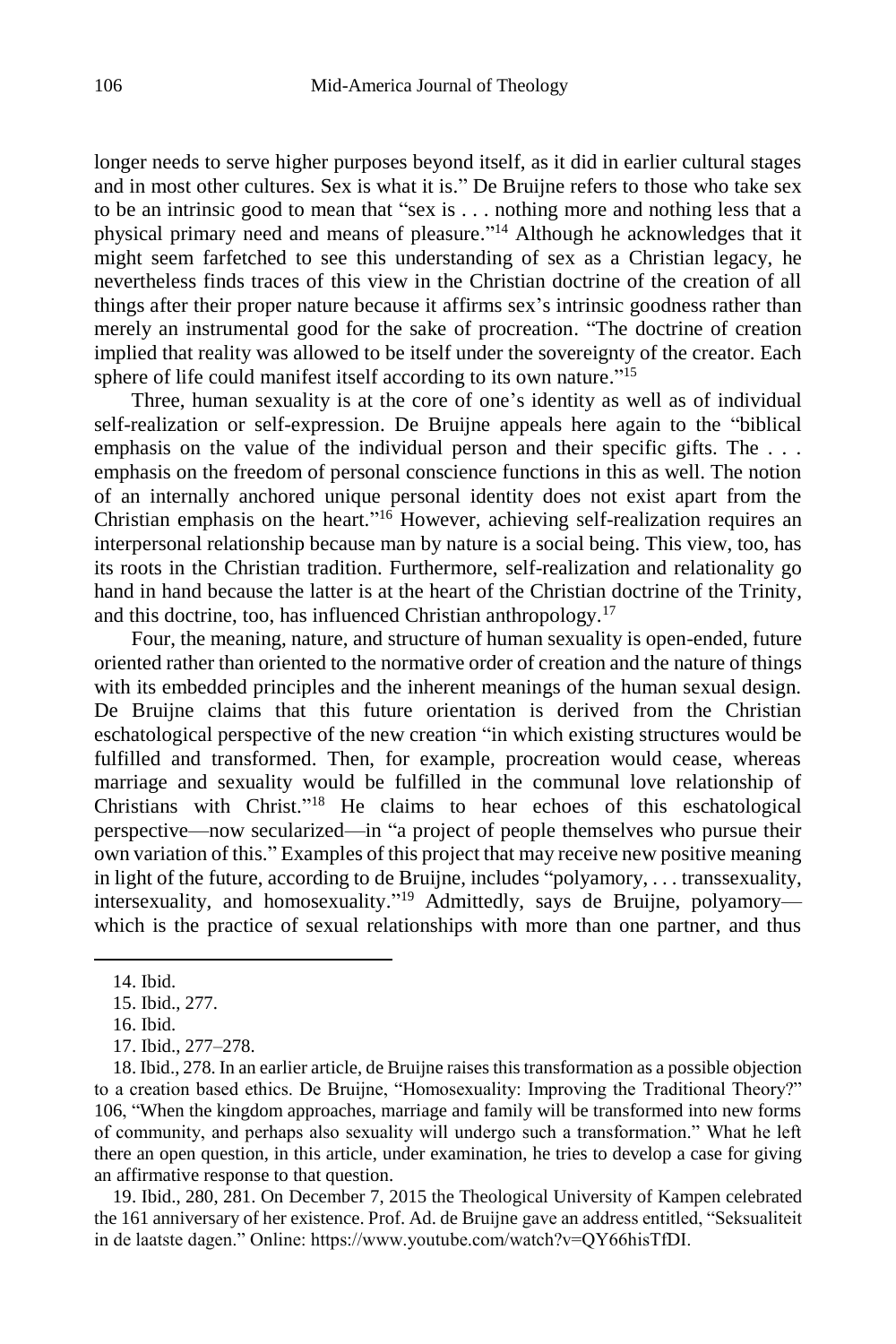rejects monogamy—"as such does not fit with the dominant biblical ideal for marriage."<sup>20</sup> Still, de Bruijne claims the sexual emancipators can help orthodox Christians recover the future orientation of sexuality and hence of sexual diversity that deviates from the natural order of creation, or at least a "static natural law model of creation ordinances," as he puts it. $^{21}$  Christians have typically and exclusively oriented sexual ethics to the "creation and the natural context of marriage and family."<sup>22</sup> However, "such [transsexuality, intersexuality, and homosexuality] would be able perhaps to receive a new meaning in light of the future." <sup>23</sup> Here, too, de Bruijne claims to find continuity between the sexual revolution and the Christian tradition in order to justify the possibility of the moral legitimacy of "transsexuality, intersexuality, and homosexuality." He says:

Rather than retreating to their traditional morality, orthodox Christians should acknowledge the consequences of their own story and still should develop explicitly Christian versions of what their environment has earlier harvested in a secular manner. Suited to this is a renewed and future oriented interaction with sexuality and forming relationships. Even where the conviction remains that the biblical arrangement disallows a vision in which sexual union would henceforth also be suitable outside the context of a lifelong covenant between a man and a woman, various new sexual-ethical accents remain conceivable. 24

De Bruijne attempts to justify his claim that a Christian sexual ethic that accepts the corrections of sexual liberationist ideology is an alternative version of the same liberationist dynamic by showing that there is a *conceptual* relation<sup>25</sup> between the affirmations of the Christian tradition and the alternative expressions of the proponents of sexual liberation regarding these four aspects distinguished above. Put differently, if I understand de Bruijne correctly, the sexual revolution is at its core a Christian renewal movement! In sum, de Bruijne concludes:

Therefore it is unsatisfactory when orthodox Christians simply oppose this sexual revolution. They [orthodox Christians] must acknowledge the *correction* that this revolution is bringing also to their tradition, a correction whose benefits, as we saw, they need not hesitate to share. Often the suitable response, on the basis of Christian traditions, is not confrontational rejection but their own alternative version of the same movement.<sup>26</sup>

<sup>20.</sup> De Bruijne "Seksualiteit en cultuurstrijd: Een theologische voorstel tot dialog," 278.

<sup>21.</sup> De Bruijne, "Homosexuality: Improving the Traditional Theory?," 106.

<sup>22.</sup> De Bruijne "Seksualiteit en cultuurstrijd: Een theologische voorstel tot dialog," 280.

<sup>23.</sup> Ibid.

<sup>24.</sup> Ibid., 281.

<sup>25.</sup> Ibid., 276.

<sup>26.</sup> Ibid., 276.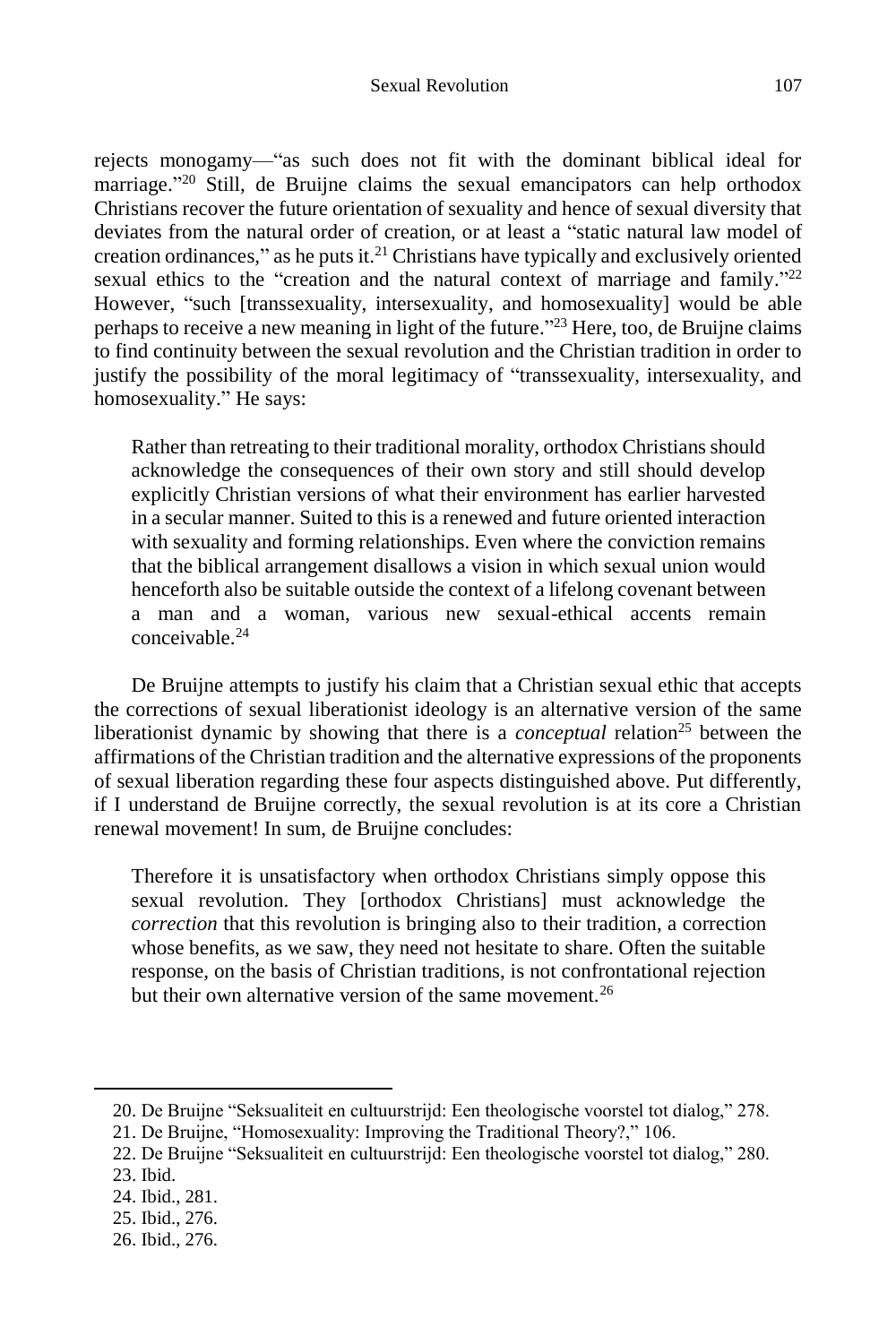However, is that the case? What would have to be the case for there to be a conceptual relation between the affirmations of the Christian tradition and these alternative expressions of the emancipators? De Bruijne does not say. However, his colleague, Theo Boer, in Christian Healthcare Ethics at the Kampen Theological University gives a brief account of the importance of preserving the continuity of "fixed anchor points" of the Christian moral tradition. They provide a justification for our moral judgments and choices when addressing contemporary moral challenges and issues.<sup>27</sup> The consequence of losing these fixed points of reference is that over time it entails "the end of the entire tradition." "Stated differently, a tradition must remain recognizable." He adds, "What is appealing in Roman Catholic thinking is the resolve to test every change by the question: How much change can a tradition endure before it ceases to be tradition?" <sup>28</sup> Although Boer correctly focuses here on the question of continuity, he does not tell us that these fixed points of reference ground the tradition in affirmations of faith and morals that possess a determinate content of truth. This point brings us to the issues of meaning and truth in the hermeneutics of reinterpreting the affirmations of faith and morals. In brief, in order to maintain the continuity of the tradition in alternative formulations and expressions of the affirmations of faith and morals, those conceptual formulations and linguistic expressions must keep the same meaning and the same judgment (*eodem sensu eademque sententia*). This hermeneutics grounds continuity in a view of language that has a proper function of referring to reality by virtue of assertions that express propositions, which, if true, correspond to reality. Thus, beliefs about the reality of freedom, human sexuality, the individual's self-realization, and so forth, presuppose an understanding of the truth content of these beliefs.

Back to de Bruijne's claim that the sexual revolution is at its core a renewal movement in the Christian tradition, he holds not only that this understanding of the affirmations of the tradition may be expressed differently, but also that these new reformulations by the sexual emancipators, which involve, according to de Bruijne, corrections and a deepening in our understanding of those affirmations, preserve the same meaning and judgment of truth (*eodem sensu eademque sententia*) regarding freedom, etc., and hence the material continuity, identity, and universality of these affirmations in those formulations. Is that true? Or does de Bruijne's justification amount to little more than a sophistic justification of the values represented by the cultural impact of the sexual revolution?

### No, the Sexual Revolution is not a Renewal Movement

Is there, then, a material continuity in conceptual understanding between the secularist concept of autonomous freedom that motivates the sexual liberationist ideology and the biblical concept of freedom? Regarding the former concept of freedom, autonomous freedom is exalted to an absolute such that there are no demands

<sup>27.</sup> Theo Boer, "Waarom ik Katholieke Ethiek nodig heb," in *Flirten met Rome, Protestanten naderen Katholieke*, redactice, Almatine Leene (Amsterdam: Buijten & Schipperheijn, 2017), 37–47, especially 46.

<sup>28.</sup> Ibid.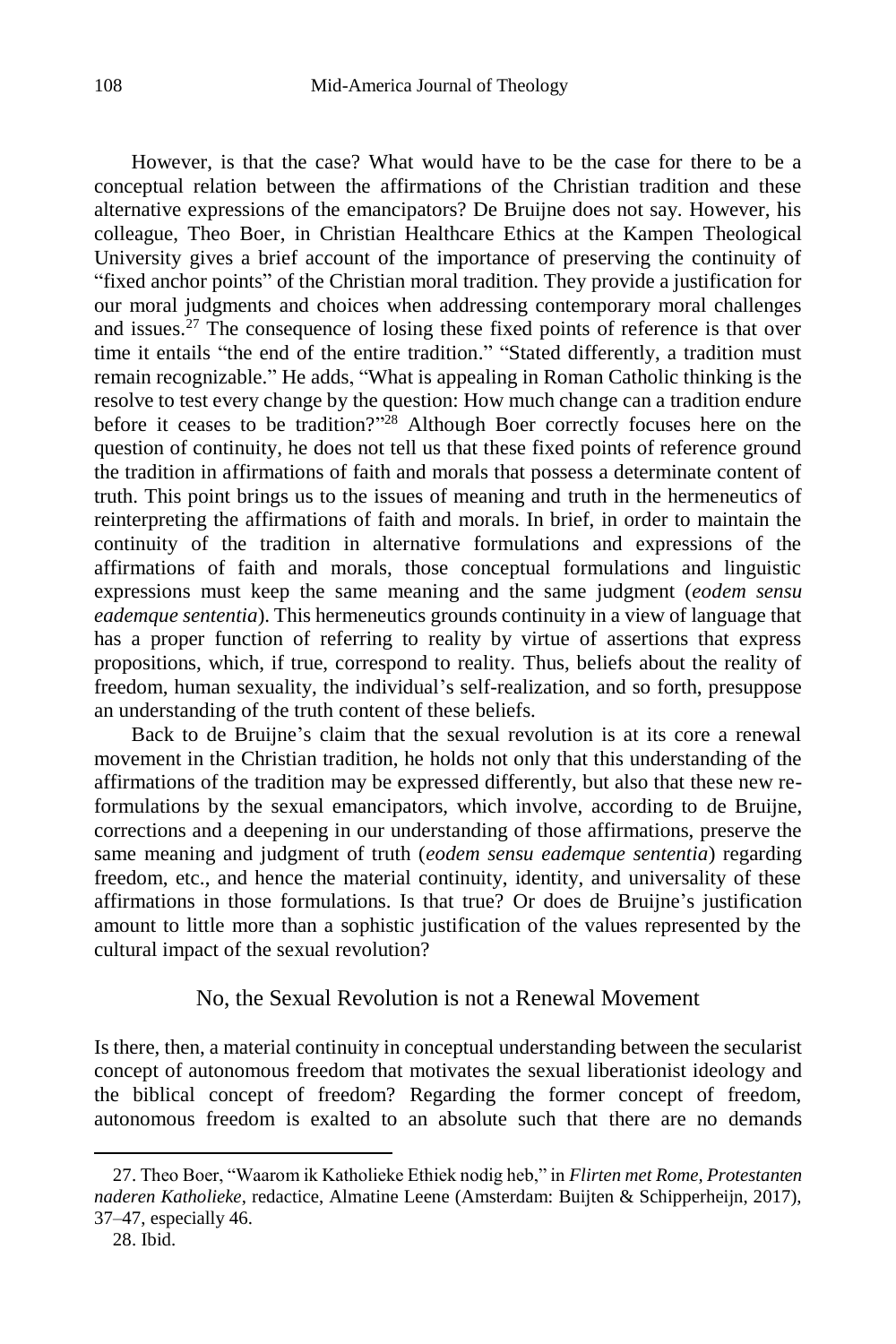emanating from beyond the self and rooted in creation and culture, which includes the bonds of solidarity with my fellow man, nature, God, or human reason that man must heed. Rather, freedom creates moral values and norms, implying a denial of the participation of human reason in the wisdom of the divine Creator and Lawgiver. By contrast, a biblical concept of freedom is, according to John Paul II, a "*participated theonomy,* since man's free obedience to God's law effectively implies that human reason and human will participate in God's wisdom and providence." He adds, "Law must therefore be considered an expression of divine wisdom: by submitting to the law, freedom submits to the truth of creation." Although the law here is one beyond man's own making, it is not, as John Paul II correctly notes, a

*heteronomy,* as if the moral life were subject to the will of something allpowerful, absolute, extraneous to man and intolerant of his freedom. If in fact a heteronomy of morality were to mean a denial of man's self-determination or the imposition of norms unrelated to his good, this would be . . . nothing but a form of alienation, contrary to divine wisdom and to the dignity of the human person.<sup>29</sup>

The heteronomy of the moral law is not unrelated to man's good, because man freely interiorizes the truth of the law, which consists of norms related to his good; otherwise, there would be nothing but a form of self-alienation. Thus, the moral law is not only written on the heart of man (Rom 1:14ff), bearing witness in the inmost recesses of the heart, but also it must be effectually at work in man himself so that "the whole man must be good," as Herman Bavinck put it, "in intellect and will, heart and conscience." <sup>30</sup> He adds, therefore, "The heteronomy of the law and the autonomy of man are reconciled only by this theonomy."<sup>31</sup>

It is difficult to see how any conceptual continuity can exist given that autonomous freedom purports to be absolute freedom such that man has the freedom to make the nature of sexuality open-ended—on this view of freedom a reality that cannot be manipulated by the human will does not exist—and the freedom to make whatever he chooses right. Alvin Plantinga describes this view:

[I]t is we ourselves—we human beings—who are responsible for the basic structure of the world. This notion goes back to Prothagorus, in the ancient world, with his claim that man is the measure of all things; it finds enormously more powerful expression in modern times in Immanuel Kant's *Critique of Pure Reason*. Call it "enlightenment humanism," or "enlightenment subjectivism," or, more descriptively, "creative antirealism." 32

<sup>29.</sup> John Paul II, *Veritatis Splendor*, 1993 Encyclical Letter, §§40–41.

<sup>30.</sup> Herman Bavinck, *The Philosophy of Revelation: The Stone Lectures for 1908–1909, Princeton Theological Seminary* (New York: Longmans, Green, and Co., 1909), 262.

<sup>31.</sup> Ibid., 263.

<sup>32.</sup> Alvin Plantinga, "On Christian Scholarship," http://www.veritas-ucsb.org/library/ plantinga/ocs.html.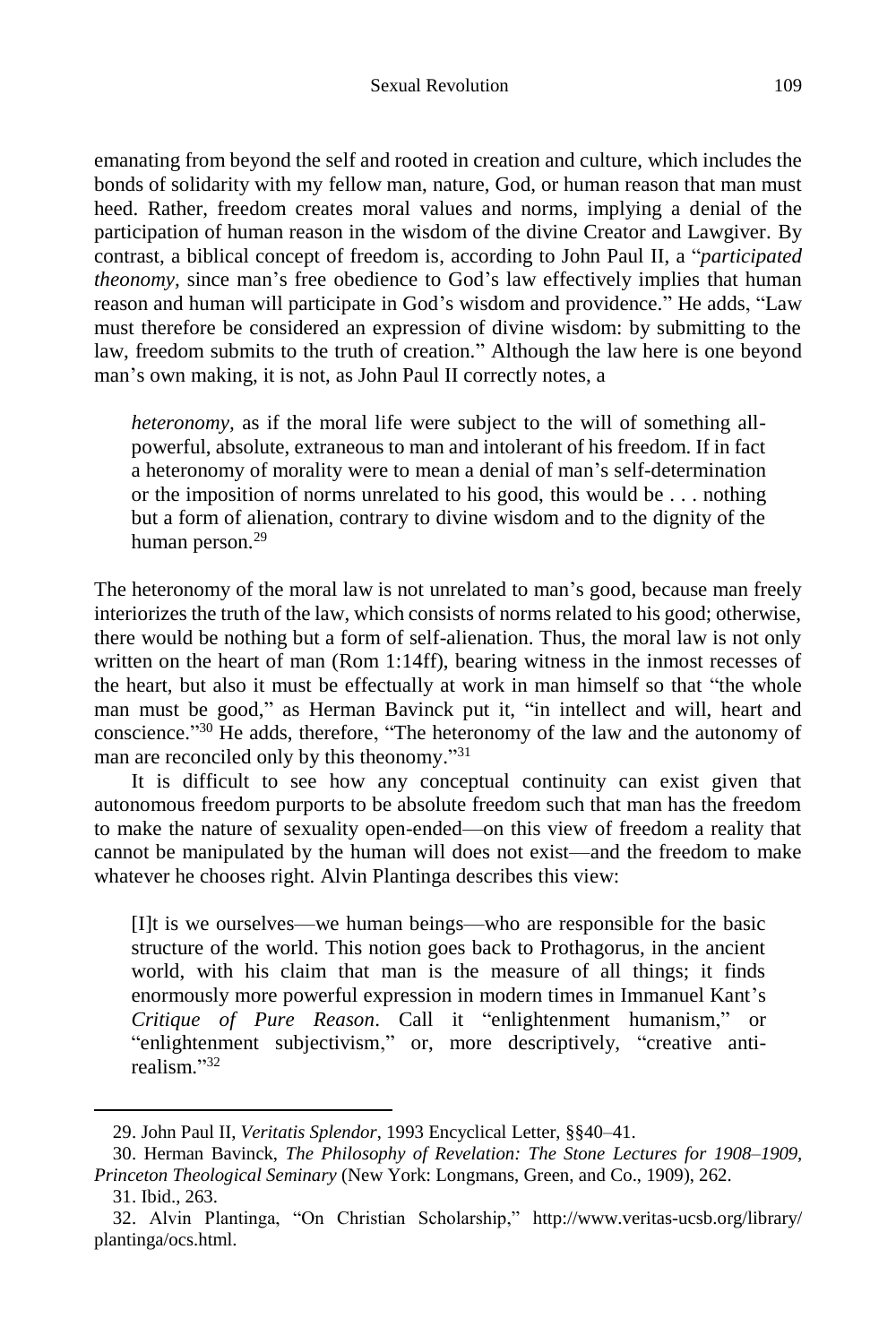Such a view is clearly at odds with a Christian theistic view of the world in which the human sexual design has embedded principles and inbuilt meanings in the order of creation.

Furthermore, de Bruijne suggests that this notion of secularized freedom finds its roots in the Christian idea of human dignity and man's central place in reality, along with "the biblical emphasis on the value of the individual person and their specific gifts."<sup>33</sup> However, the notion of freedom in creative anti-realism is at odds with another culturally dominant worldview, namely, naturalism and its attendant materialism and determinism. Naturalism holds that "there is no God, and we human beings are insignificant parts of a giant cosmic machine that proceeds in majestic indifference to us, our hopes and aspirations, our needs and desires, our sense of fairness or fittingness." <sup>34</sup> Plantinga elaborates:

From this perspective, there is no God, and human beings are properly seen as parts of nature. The way to understand what is most distinctive about us, our ability to love, to act, to think, to use language, our humor and playacting, our art, philosophy, literature, history, our morality, our religion, our tendency to enlist in sometimes unlikely causes and devote our lives to them—the fundamental way to understand all this is in terms of our community with (non human) nature. We are best seen as parts of nature and are to be understood in terms of our place in the natural world.<sup>35</sup>

Moreover, materialistic anthropology sees man as a chance product of impersonal matter in motion. There is, consequently, no reason to see man as objectively more valuable than animals. Furthermore, everything about man is explainable in terms of the uniformity of natural causes in a closed system, and hence he is not free to do something because there is an antecedent set of events and circumstances that causally determine us. Again, where is the underlying continuity between naturalistic secular freedom and the Christian tradition, once the creative anti-realist and naturalistic presuppositions are exposed?

## Materialistic Anthropology and Its Implications

A materialistic anthropology is at the root of the reductionist claim that the finality of the sexual drive in man is nothing more and nothing less than a physical/biological need and a means of pleasure. However, if we view the sexual drive from the perspective of the whole man as a unified totality that is the body-person, rather than as a mere biological aspect, we can argue that this natural human dynamism is ordered per se to the specific end of man's existence, its extension, procreation. In other words, the existential meaning of this sexual drive is properly grasped only when we see its connection with existence. Karol Wojtyla argues:

<sup>33.</sup> De Bruijne "Seksualiteit en cultuurstrijd: Een theologische voorstel tot dialog," 277.

<sup>34.</sup> Plantinga, "On Christian Scholarship."

<sup>35.</sup> Ibid.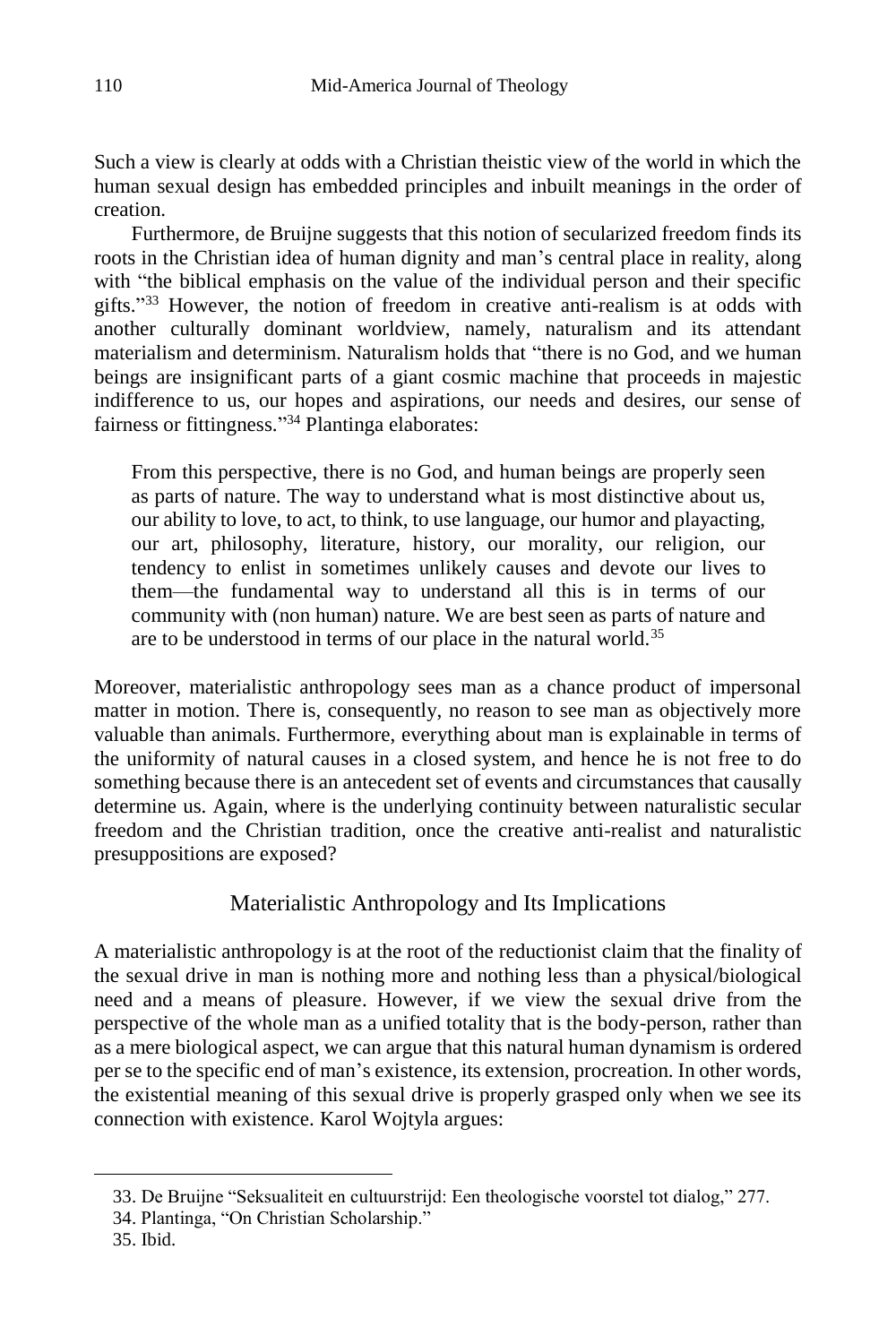Existence is, in fact, the first and fundamental good of every being. The existence of the species *Homo sapiens* is the first and fundamental good of that species. All other goods proceed from this fundamental one. I can act only insofar as I am. Various works of man, creations of his genius, fruits of his holiness, are possible only insofar as this man, this genius, this saint, exists. In order to be, he must have come into being. The natural path for man to come into existence passes through the sexual drive.<sup>36</sup>

By contrast, a materialistic anthropology locates the sexual drive "below the person and below love." <sup>37</sup> It turns this drive toward the psycho-physiological structure of the other person; sex is sought after for its own sake, and procreation is no longer the purpose of the sexual act; procreation is now rendered marginal and optional. So, one of the implications of a materialistic anthropology is that it misses out on the "objective greatness and meaning of the sexual drive." As Wojtyla explains:

Precisely this connection with the very existence of man and of the species *Homo sapiens* confers on the sexual drive its objective greatness and meaning. But this greatness appears in the consciousness only when with his love man takes up what is contained in the natural finality of the drive. . . . [T]he love of persons, of a man and a woman, is formed within this finality, in its bedrock, as it were; it is formed as if out of this material, which is provided by the drive. So, this love can be correctly formed only inasmuch as it is formed in close harmony with the proper finality of the drive. . . . The order of human existence, the order of being, does not remain in conflict with the love of persons, but is closely harmonized with it.<sup>38</sup>

De Bruijne misses seeing the intrinsic connection between human sexuality and existence because he fails to be critical of this materialistic anthropology.

On this anthropology, the sexual act of one person to the person of the other sex is instrumentalized such that the other person is used as a means to an end, a vehicle of self-realization. This means-end relation raises not only an ethical question about how people treat each other but also the objection, as Karol Wojtyla argues, "treating the person as a means to an end, and even to the end that is pleasure—the maximization of pleasure—will always stand in the way of love." <sup>39</sup> Wojtyla raises the ethical question, "For a person should not be merely a means to an end for another person. This is excluded due to the very nature of the person, due to what every person simply is." <sup>40</sup> That is, "the person is a kind of good that is incompatible with using, which may not be treated as an object of use and, in this sense, as a means to an end." In other words, "the person is a kind of good to which only love [not using] constitutes the

<sup>36.</sup> Karol Wojtyla, *Love and Responsibility*, Translation, Endnotes, and Foreword by Grzegorz Ignatik, New Translation (Boston, MA: Pauline Books & Media, 2013 [1960]), 35.

<sup>37.</sup> Ibid., 36.

<sup>38.</sup> Ibid., 36–37.

<sup>39.</sup> Ibid., 25.

<sup>40.</sup> Ibid., 10.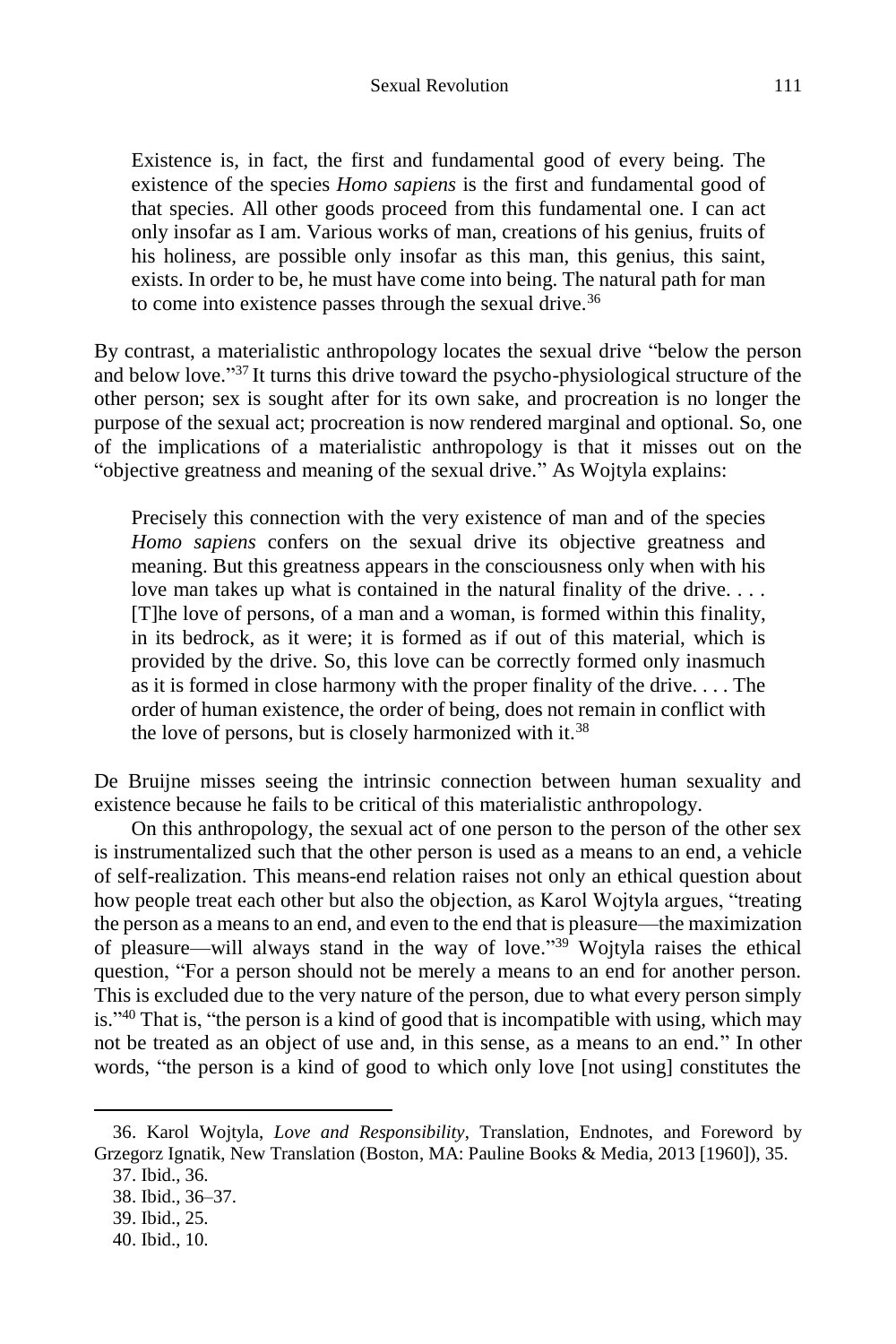proper and full-mature relation." <sup>41</sup> The central commandment of love is unrestricted love for God, firstly, and then, secondly, to love one's neighbor as one loves oneself. In its fullest sense, argues Wojtyla, love for neighbors is grounded in love for persons. In this connection, Wojtyla reflects on the biblical commandment, the personalistic norm, as he calls it, and Christian anthropology.

### The Love Commandment and the Personalistic Norm

The commandment to love and the attendant object of this love is the person. In other words, "Love persons." This love is grounded in the personalist principle and this principle negatively formulated demands, "The person is a kind of good that is incompatible with using, which may not be treated as an object of use and, in this sense, as a means to an end." In short, "Love is a union of persons," and this meansend relation with the end being pleasure, reflects a subjectivism, indeed, adds Wojtyla, "an egoism that is most rapacious, using another person for one's own sake, for one's 'maximum pleasure'."<sup>42</sup> A positive formulation of this principle states that the person is a kind of good to which only love constitutes the proper response. "And this positive content of the personalistic norm is precisely what the commandment to love brings out." <sup>43</sup> Furthermore, since love is a union of persons, of male and female, Wojtyla explains, "love . . . is the distinct opposite of using the person in the role of a means to an end."<sup>44</sup> The personalistic norm is grounded in the value of the person rather than in the value of pleasure, and hence "the person cannot be subordinated to pleasure; he cannot serve as a means to the end which is pleasure."<sup>45</sup> Therefore, Wojtyla explains, "The affirmation of the value of the person as such is contained in the essence of love. [In other words,] the love of the person must consist in affirming his supra-material and supra-consumer (supra-utilitarian) value. . . . Therefore, we must seek the proper solutions for sexual morality within the scope of the personalistic norm if these solutions are to be Christian. They must be based on the commandment to love."46

How then does love secure the objective union of persons, of a man and a woman, such that they constitute one common subject of action? The brief answer to this question here must be:

Love . . . is conditioned by the common relation of persons to the same good that they choose as an end and to which they subordinate themselves. Marriage is one of the most important areas for realizing this principle. For in marriage, two persons, a woman and a man, unite in such a way that they become in a sense "one flesh" (to use the words of the Book of Genesis [2:24], that is, so to speak, one common subject of sexual life. How can it be ensured that a person does not then become for the other—a woman for a

 $\overline{\phantom{a}}$ 

45. Ibid.

<sup>41.</sup> Ibid., 25.

<sup>42.</sup> Ibid., 23.

<sup>43.</sup> Ibid.

<sup>44.</sup> Ibid., 12.

<sup>46.</sup> Ibid., 26–28.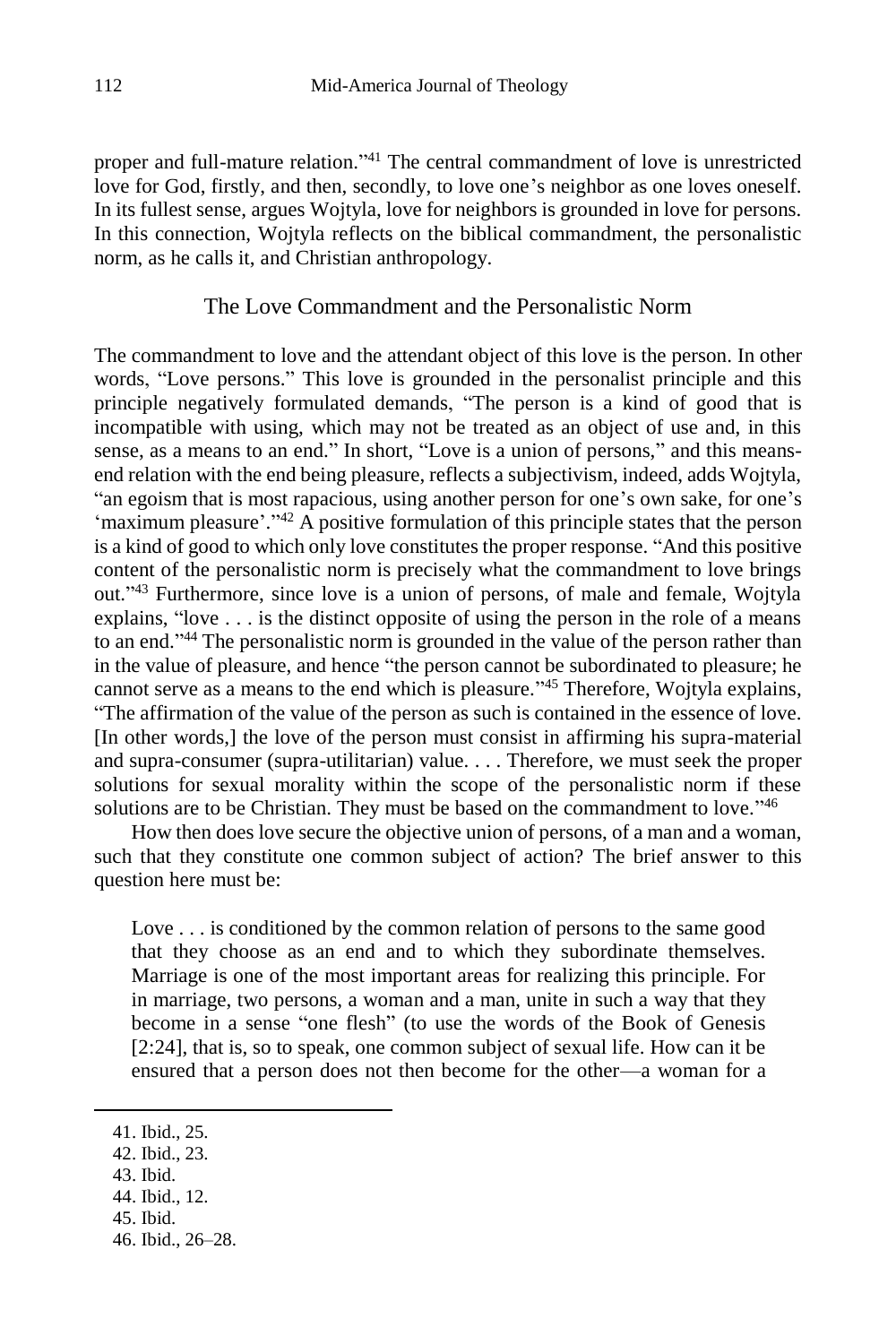man, and a man for a woman—merely a means to an end, that is, an object used to attain only one's own end? In order to exclude this possibility, both of them must then have a common end. Concerning marriage, this end is procreation, progeny, the family, and at the same time the whole constantly growing maturity of the relationship between both persons in all the spheres brought by the spousal relationship itself.<sup>47</sup>

Karol Wojtyla, too, rejects the idea that marriage is a means to an end. In his 1960 work, *Love and Responsibility*, Wojtyla rejects what he calls the "rigorist and puritan interpretation" of the conjugal life and sexual intercourse that sees the latter as instrumental goods serving the purpose of procreation.<sup>48</sup> Wojtyla carefully distinguishes this interpretation from the Manichean tradition because "this view does not reject marriage as something evil that in itself is evil and unclean due to being 'bodily' as was maintained by the Manicheans." Rather, it "contents itself with stating the permissibility of marriage for the sake of the good of the species." <sup>49</sup> Against this view, Wojtyla argues, "By joining in sexual intercourse, a man and a woman join themselves as rational and free persons, and their union has a moral value when it is justified by true conjugal love." He explains:

For the Creator, by giving man and woman a rational nature and the ability to determine consciously their acts, gave them thereby the power to choose by themselves the end to which sexual intercourse leads in a *natural* way. And where two persons can choose together a certain good as an end, there the possibility of love also exists. Therefore, the Creator does not use persons merely as means or tools of his creative power, but opens before them the possibility of a particular realization of love. It depends on them whether they will place their sexual intercourse on the level of love, on the level proper to persons, or below this level. And the Creator wills not only the preservation of the species through sexual intercourse, but also its preservation based on love that is worthy of persons.<sup>50</sup>

Wojtyla regards procreation to be the primary end of marriage because "procreation is objectively, ontologically, a more important purpose than that man and woman should live together, complement each other and support each other (*mutuum adiutorium*), just as this second purpose is in turn more important that the appeasement of natural desire." <sup>51</sup> He clarifies here that each of the traditional reasons for marriage, namely, the having and raising of children, mutual help, and *remedium concupiscentiae*, which is a legitimate orientation for desire, are all expressions of

 $\overline{\phantom{a}}$ 

49. Ibid, 44.

<sup>47.</sup> Ibid., 14.

<sup>48.</sup> Ibid., 43.

<sup>50.</sup> Ibid, 44–45.

<sup>51.</sup> Ibid., 52; see also, 51.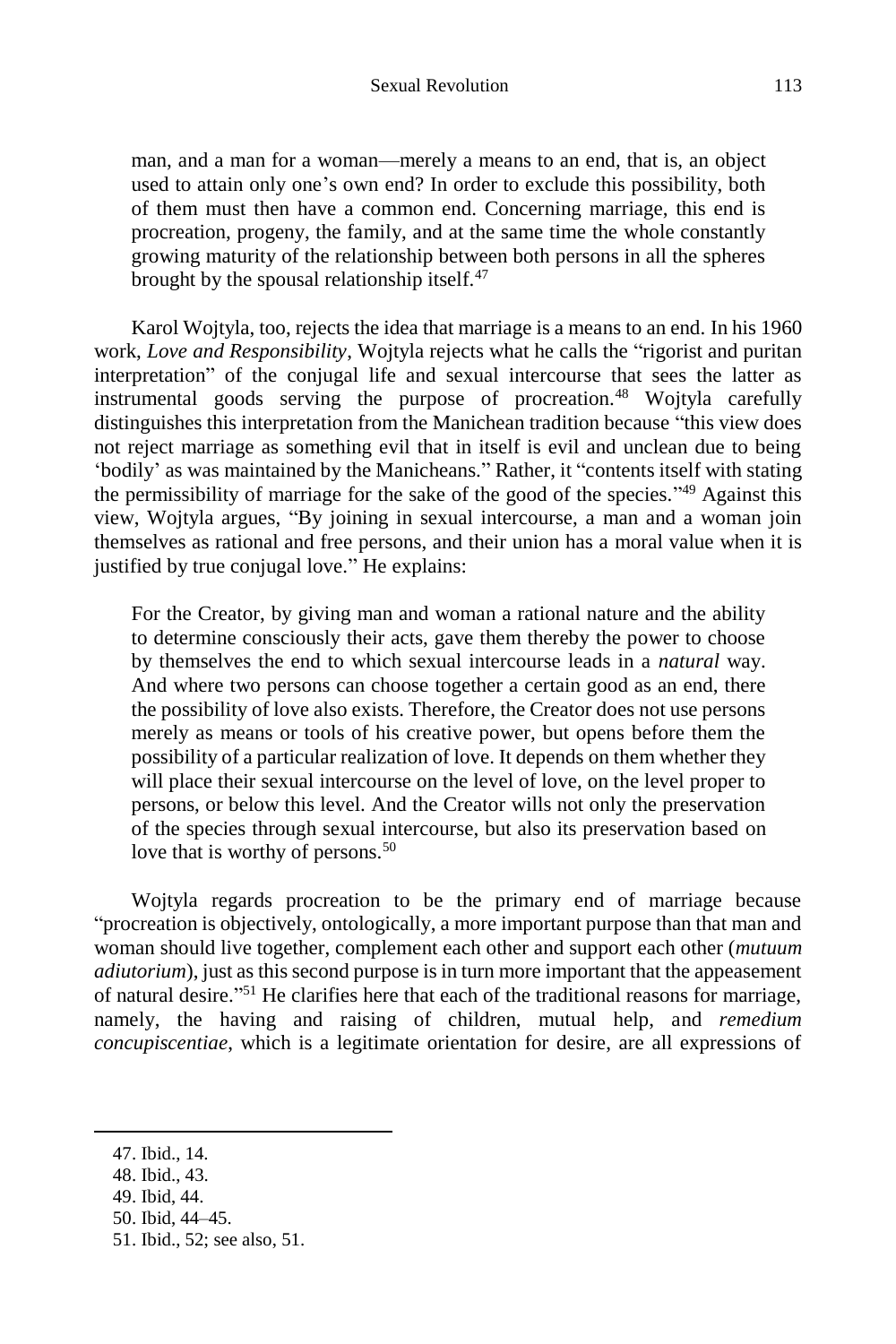"love as a virtue." He adds, "However, opposing love to procreation or indicating a primacy of procreation over love is out of the question."<sup>52</sup> Wojtyla elaborates:

Besides, the realization of these ends is a complex fact. A complete, positive exclusion of the possibility of procreation undoubtedly diminishes or even eliminates the possibility of durable, mutual co-education of the spouses themselves. Procreation unaccompanied by this co-education and co-striving for the highest good would also be in a certain sense incomplete and incompatible with the love of the person. Indeed, the point here is not only and exclusively the material multiplication of the headcount within the human species, but also education—whose natural substratum is the family based on marriage—cemented by *mutuum adiutorium*. If an interior cooperation between a woman and a man exists in marriage, and if they know how to educate and complement … each other, then their love matures to become the basis of the family. However, marriage is not identified with family and always remains, above all, an intimate union of two people.<sup>53</sup>

Thus, significantly, for Wojtyla, love is not an end of marriage; rather, love is the single, that is, integral but complex meaning of marriage that is expressed and fulfilled in each of these ends, though most essentially and fully in procreation, which is the primary end of marriage. Wojtyla's position emphasizes the centrality of conjugal love in Christian marriage, but without opposing love to procreation, rendering it marginal or optional, nor yet of suggesting that procreation takes precedence over love.

The Roots of Sexual Promiscuity, Hedonism, and Self-transcendence

One must note here, furthermore, that this reductionist claim of a materialistic anthropology—reducing the sexual drive to a mere physical or biological need—has spawned a sexual promiscuity that has led to the fear of commitment and constancy in the quest for enduring interpersonal relationships rather than to sexual fulfillment. At the root of this promiscuity is the profound change in our sexual consciousness brought about by the sexual revolution with its concomitant hedonism, resulting in a consequent inability to defer sexual gratification, and hence a "using" that blocks the way to love, which, as Wojtyla claims, is a union of person. In other words, a materialistic anthropology blocks self-transcendence and hence makes it impossible for the individual to be fulfilled in relationality in which the individual can "fully find himself only through a sincere gift of himself" to the other person.<sup>54</sup> What is the cause of this blockage?

Lillian Rubin correctly remarks, "Such change in consciousness, however, cannot have taken place without a concomitant transformation in the very structure of desire itself, in when and how desire is activated, experience and acted upon." <sup>55</sup> De Bruijne

<sup>52.</sup> Ibid., 52.

<sup>53.</sup> Wojtyla, *Love and Responsibility*, 52–53.

<sup>54.</sup> Vatican II, *Gaudium et Spes*, §24.

<sup>55.</sup> Rubin, *Erotic Wars*, 156.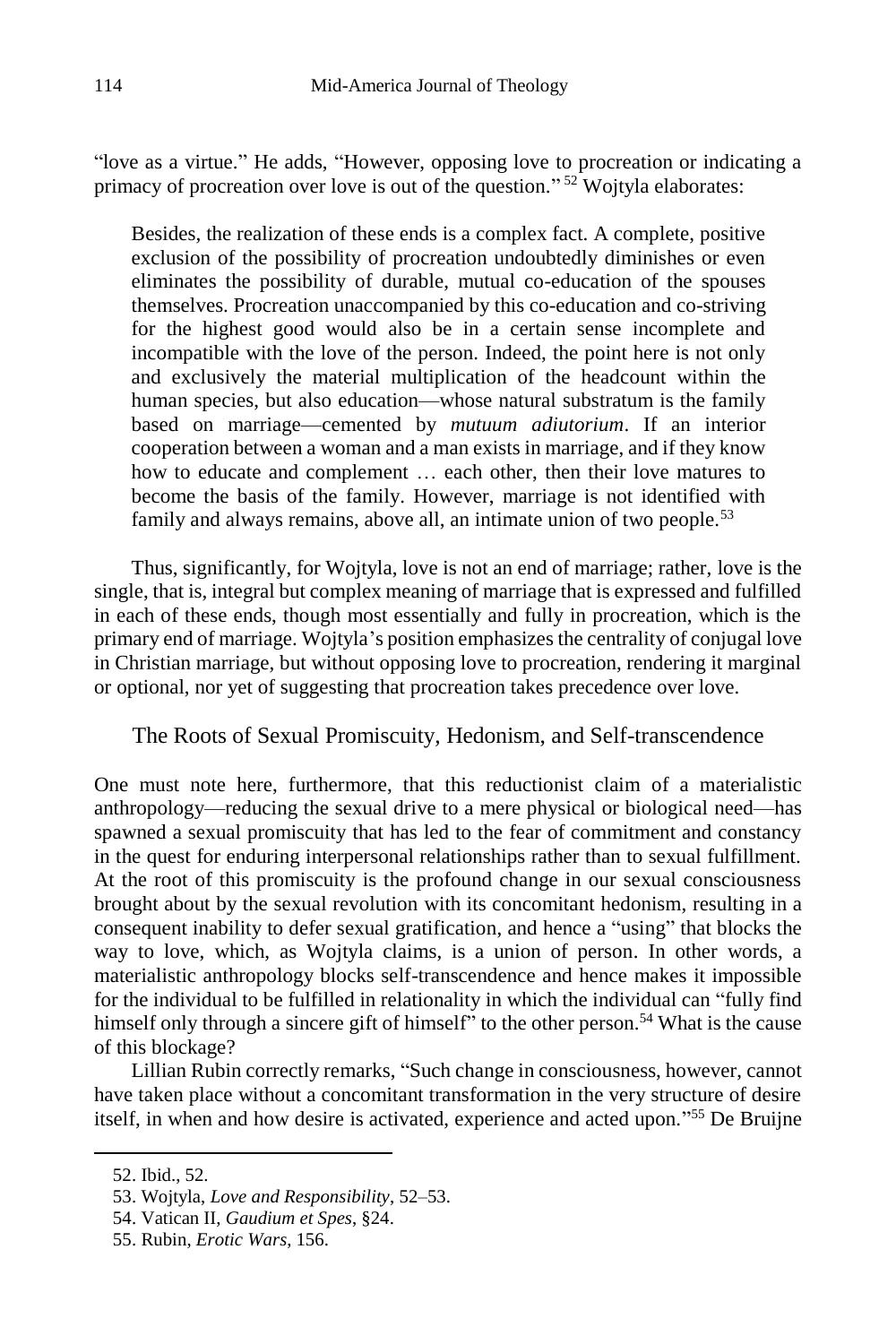seems to recognize the point that Rubin is making when he suggests that perhaps the classical Christian vision was wise in claiming "that a healthy interaction with sexuality requires the regulating and controlling of the passions."<sup>56</sup> Rubin adds, "[R]easonable ideas of self-awareness and self-actualization soon became corrupted by a narcissistic involvement with self and a feverish search for instant gratification."<sup>57</sup> Furthermore, preoccupation with self—egoism generates a contradiction between our individual self-affirmation and being fulfilled in a relationship. "To become a couple, to be able to commit to being 'we', means we must be willing to give over some part of the 'I'—a need that soon comes into conflict with the quest for personal gratification and self-actualization." <sup>58</sup> If absolute freedom is at the root of the sexual revolution and its call for sexual emancipation, and this has led to self-enslavement to the self, this raises the question whether human nature is such that the meaning and purpose of human sexuality is grounded in embedded principles and inbuilt meanings of man's sexual design.

Yes, de Bruijne disagrees with this notion of absolute freedom at the root of the sexual revolution because it is destructive, resulting in new forms of self-enslavement, such as pornography and the commodification of sex, i.e., prostitution.<sup>59</sup> This is why he asks a couple of times at crucial points whether the model of sexuality in which sexuality receives its meaning and purpose from a Creator is more in keeping with the nature of human sexuality and man's dignity. Again, he raises this question, too, in light of man's sexual self-enslavement:

That can give rise to the question whether, in connection with sexuality, there is nevertheless the element of meaning that is predicated on the basis of the phenomenon itself and transcends what people in their freedom are seeking to do with it and which does not tolerate being ignored (even regardless of what that meaning is). $60$ 

Still, de Bruijne remains non-committal regarding the embedded principles and inbuilt meanings of human sexuality that precede men's choices. So then, where is the underlying conceptual continuity?

Significantly, de Bruijne mentions the acceptance of contraception as a mark of the sexual revolution but does not pause to consider its effects on our understanding of the sexual act. That revolution was fueled largely by the effective technological resources that modern science had devised in the 1950s to separate the sexual act from reproduction. Procreation was thus taken to be at the discretion of a married or unmarried couple, in other words, an optional extra, that could "control" by technical means the number of their children and the time interval between them. Separating the sexual act from reproduction led to the public acceptance of sexual activities that were infertile by nature, such as masturbation or same-sex acts, or separated from marriage,

<sup>56.</sup> Ad de Bruijne "Seksualiteit en cultuurstrijd: Een theologische voorstel tot dialog," 283.

<sup>57.</sup> Rubin, *Erotic Wars*, 158.

<sup>58.</sup> Ibid., 159–160.

<sup>59.</sup> Ad de Bruijne "Seksualiteit en cultuurstrijd: Een theologische voorstel tot dialog," 282. 60. Ibid.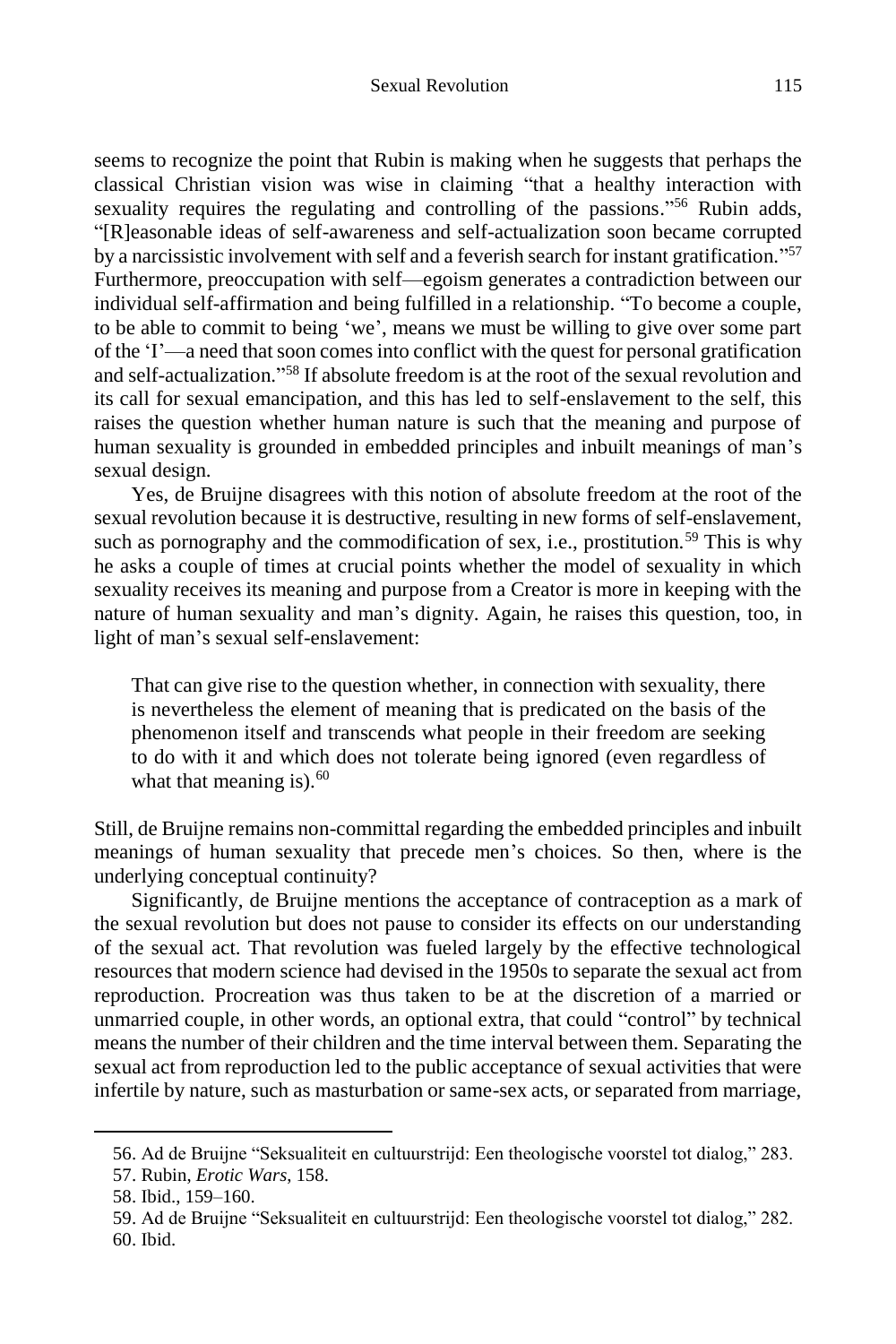and hence cohabitation became largely accepted. The culture lost the understanding of marriage as humanity has understood it since ancient times: the lifelong union of man and woman with the essential purpose of giving birth to new life and thus to ensure the future of society. Thus, it is not too much to say that contraception changed the sex act itself by separating sex and babies, separating sex and childbearing from each other. In the contraceptive morality, consequently, the sexual act became a selfsterilizing act, and once the idea took hold in our culture that there is nothing intrinsically wrong with contraceptive sex, there was no longer any reason to deny homosexual sex that by its very nature is sterile.<sup>61</sup> This understanding of the rootsignificance of contraception is not just a Catholic view, or, for that matter, a Christian view.

Anthony Giddens, for one, identifies contraception as the creation of what he called "*plastic sexuality.*" It "severed [the sexual act] from its age-old integration with reproduction, kinship and the generations, [and this] was the precondition of the sexual revolution of the past decades."<sup>62</sup> Sex became what Giddens calls a "pure relationship," that is, "a social relation . . . entered into for its own sake, for what can be derived by each person from a sustained association with another; and which is continued only in so far as it is thought by both parties to deliver enough satisfactions for each individual to stay within it."<sup>63</sup> Sex is nothing more and nothing less than a physical need and a means of pleasure. Procreation is marginal and optional. Furthermore, as Elizabeth Anscombe noted, "If you can turn intercourse into something other than the reproductive *type* of act . . . then why, if you can change it, should it be restricted to the married?" <sup>64</sup> Or for that matter to heterosexuals? Consequently, the sex act is separated from marriage, leading to the widespread acceptance of non-marital cohabitation, which in turn has led to the practice that sex and childbearing can be separated from marriage. One of the consequences of this change is that it also transformed our attitude to children, in particular, children became extrinsically related to sex. Furthermore, transforming the sex act by

<sup>61.</sup> Joseph Cardinal Ratzinger, with Vittorio Messori, *The Ratzinger Report, An Exclusive Interview on the State of the Church*, trans. Salvator Attanasio and Graham Harrison (San Francisco, CA: Ignatius Press, 1985), on the section, "Against 'trivialized' sex," where the same argument is made. See also, "Gomorrah in the 21st Century. The Appeal of a Cardinal and Church Historian," http://magister.blogautore.espresso.repubblica.it/2018/11/05/gomorrah-inthe-21st-century-the-appeal-of-a-cardinal-and-church-historian/. For the whole article in Italian, Walter Cardinal Brandmüller, "Omosessualità e abusi - Affrontare la crisi: le lezioni della storia," Vatican Magazin, Novembre 2018. Online: http://magister.blogautore.espresso. repubblica.it/2018/11/03/affrontare-la-crisi-le-lezioni-della-storia/.

<sup>62.</sup> Anthony Giddens, *The Transformation of Intimacy, Sexuality, Love & Eroticism in Modern Societies* (Stanford, CA: Stanford University Press, 1992), 27. The next few paragraphs are adapted here from my book, *Pope Francis: The Legacy of Vatican II*, Second Edition (Hobe Sound, FL: Lectio Publishing, 2019), 363-364.

<sup>63.</sup> Giddens, *The Transformation of Intimacy,* 58.

<sup>64.</sup> Elizabeth Anscombe, "Contraception and Chastity," 1972, tells us what she means by a reproductive type of sex act, "I don't mean of course that every act is reproductive any more than every acorn leads to an oak-tree but it's the reproductive type of act." Online: http://www.orthodoxytoday.org/articles/AnscombeChastity.php.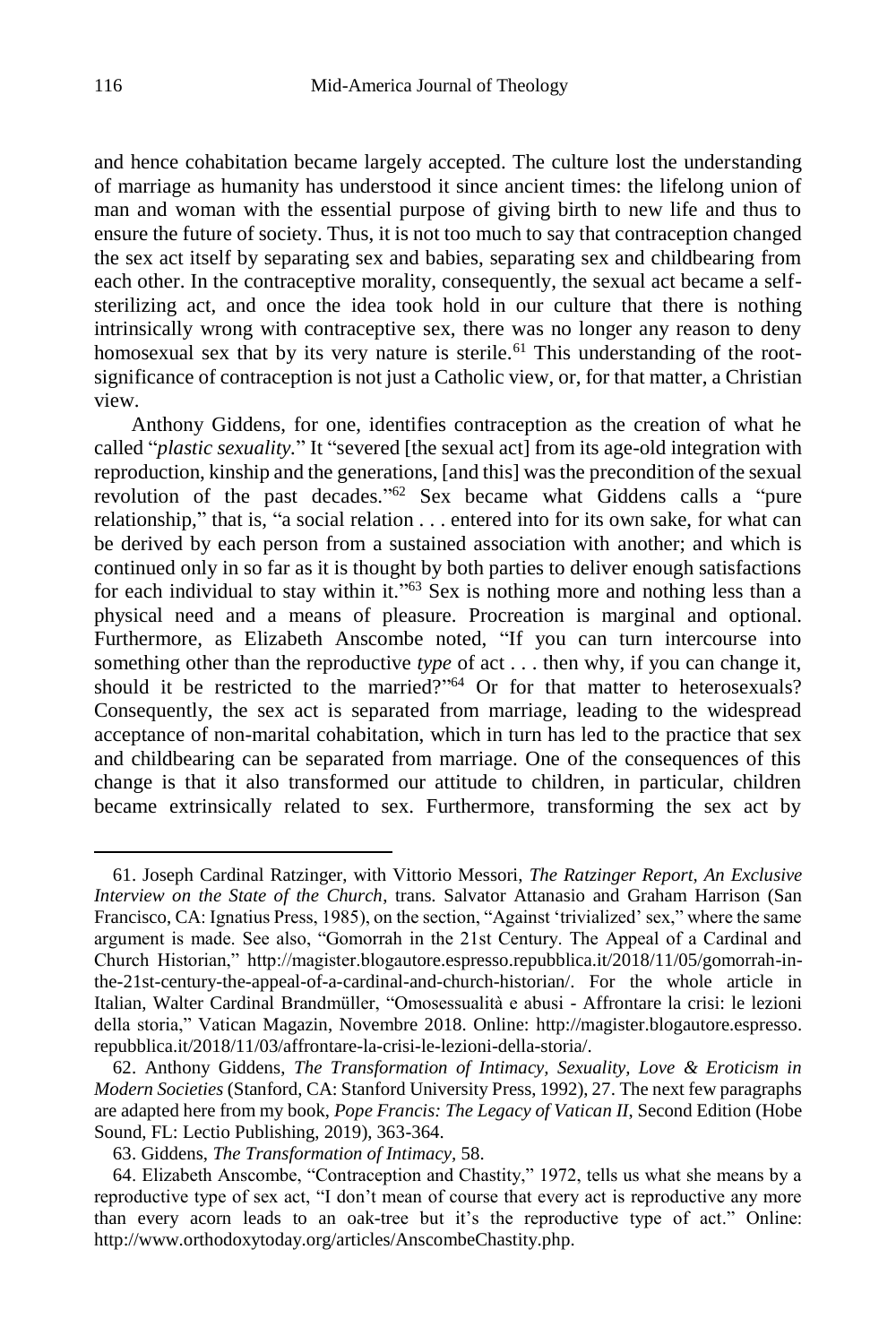separating it from procreation through contraception resulted in the contraceptive mentality that justified abortion; children were not intrinsically related to the sexual act, and hence they were disposable consequences if unwanted. Giddens writes, "Sexuality came into being as part of a progressive differentiation of sex from the exigencies of reproduction. With the further elaboration of reproductive technologies, that differentiation has today become complete." Children became a man-made product rather than a gift, a fruit of the conjugal act.

Now that conception can be artificially produced, rather than only artificially inhibited, sexuality is at last fully autonomous. Reproduction can occur in the absence of sexual activity; this is a final 'liberation' for sexuality, which thence can become wholly a quality of individuals and their transactions with one another.<sup>65</sup>

Moreover, Giddens also shows that this transformation led to considering gender/sex apart from the body's natural determinations, a sexually differentiated body, even to the extent of dissolving the meaning of the masculine/feminine difference, and hence for the "moral insignificance of sexual difference."<sup>66</sup> As Giddens correctly maintains, "the changes now affecting sexuality are indeed revolutionary, and in a very profound way."<sup>67</sup>

Finally, contraception also transformed the relationship between men and women. In particular, wrote Harvey Cox, "Sex becomes one of the items of leisure activity that the knowledgeable consumer of leisure handles with his characteristic skill and detachment. The girl becomes a desirable—indeed an indispensable—'Playboy accessory.'" On this view, "sex must be contained, at all costs, within the entertainment-recreation area. . . . [This view] is basically anti-sexual. [It] dilutes and dissipates authentic sexuality by reducing it to an accessory, by keeping it at a safe distance." <sup>68</sup> Last but not least, Paul VI wrote:

Another effect that gives cause for alarm [from the use of contraception] is that a man who grows accustomed to the use of contraceptive methods may forget the reverence due to a woman, and, disregarding her physical and emotional equilibrium, reduce her to being a mere instrument for the satisfaction of his own desires, no longer considering her as his partner whom he should surround with care and affection  $(\S 17)$ .<sup>69</sup>

<sup>65.</sup> Giddens, *The Transformation of Intimacy,* 27.

<sup>66.</sup> Christopher C. Roberts, *Creation & Covenant, The Significance of Sexual Difference in the Moral Theology of Marriage* (New York: T&T Clark, New York, 2007), 186.

<sup>67.</sup> Giddens, *The Transformation of Intimacy,* 3.

<sup>68.</sup> *The Secular City* (New York: The MacMillan Press, 1965), 201, 204. See also, Mark Regnerus, *Cheap Sex, The Transformation of Men, Marriage, and Monogamy* (Oxford: Oxford University Press, 2017).

<sup>69.</sup> *Humanae Vitae*, July 25, 1968, Encyclical Letter, http://w2.vatican.va/content/paul-vi/ en/encyclicals/documents/hf\_p-vi\_enc\_25071968\_humanae-vitae.html.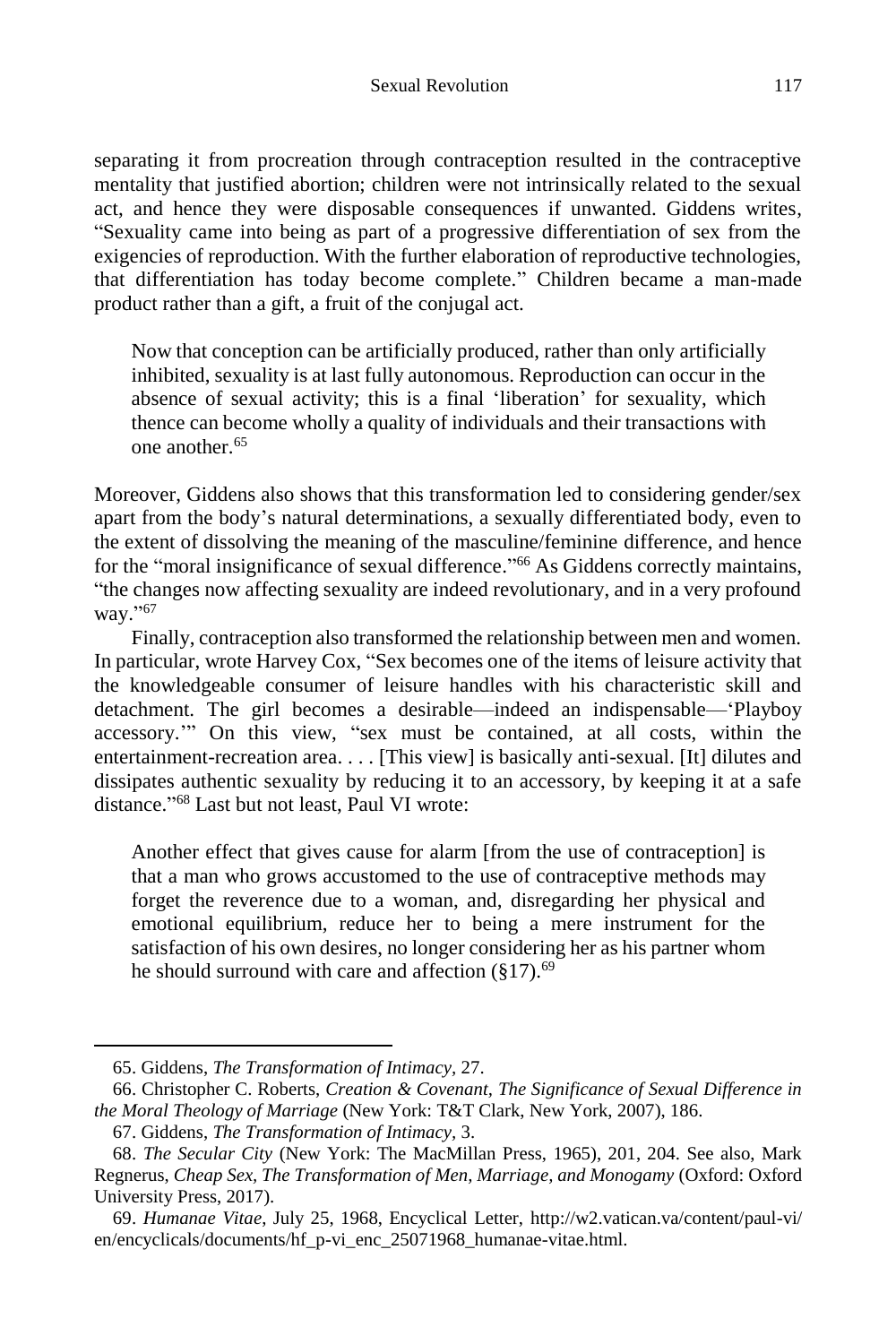However, the problems raised here regarding the presuppositions of sexual liberation make abundantly clear that there is no conceptual relation between orthodox Christianity and proponents of sexual emancipation. Consequently, human sexuality cannot be reduced to a physical or biological need and a mere source of pleasure, but is something of deeper importance because how we live our sexual lives has a deep impact on our relationship with God, on our capacity to love other persons, the stability of marriage and family life, which includes the good of children, and each person's internal harmony and well-being. In short, sex has a moral center that cannot be eradicated.<sup>70</sup>

### Creation and its Eschatological Significance

Against this background, particularly troublesome in de Bruijne's perspective, is the open-ended, future-oriented meaning, nature, and structure of human sexuality that he claims is derived from the Christian eschatological perspective of the new creation rather than oriented to the normative order of creation and the nature of things with its embedded principles and the inherent meanings of the human sexual design. Rather than bringing to completion and fulfillment God's work of creation, with all the positive reality and goods of human nature, the good of marriage and its one-flesh communion of two sexes, that will never be lost, de Bruijne speculates that "transsexuality, intersexuality, and homosexuality" may receive new positive meaning and moral legitimacy even here and now in light of the eschaton rather than in relation to the ontology of creation for which de Bruijne sees no ontological and necessary relation.<sup>71</sup> His claim raises the question regarding the eschatological insignificance of embodied sexual difference of male and female that belongs ontologically to creation (Gen 1:27).

Of course the ontology of creation revelation in which God created man male and female does receive an eschatological orientation—Jesus said, "in the resurrection they neither marry nor are given in marriage" (Matt. 22:30; cf. Mark 12:25, Luke 20:34–36)—in the perspective of the resurrection. Yet, in this eschatological perspective, John Paul II correctly states:

[H]ere we are with a development of the *truth about the same man.* Christ points out man's identity, although this identity *is realized in a different way in eschatological experience than* in the experience of the very 'beginning' and of all history. And nevertheless, man will always be the same, just as he came forth from the hand of his Creator and Father.<sup>72</sup>

Indeed, John Paul II underscores the ontological identity of man created male and female even in light of Jesus's eschatological declaration. "[B]ut he [Jesus] does not

<sup>70.</sup> Thomas Joseph White, *The Light of Christ, An Introduction to Catholicism* (Washington, DC: Catholic University of America Press, 2017), 239.

<sup>71.</sup> Roberts, *Creation & Covenant,* 207.

<sup>72.</sup> Pope John Paul II, *Man and Woman He Created Them: A Theology of the Body* (Boston, MA: Pauline Books & Media, 2006), 3.69.3.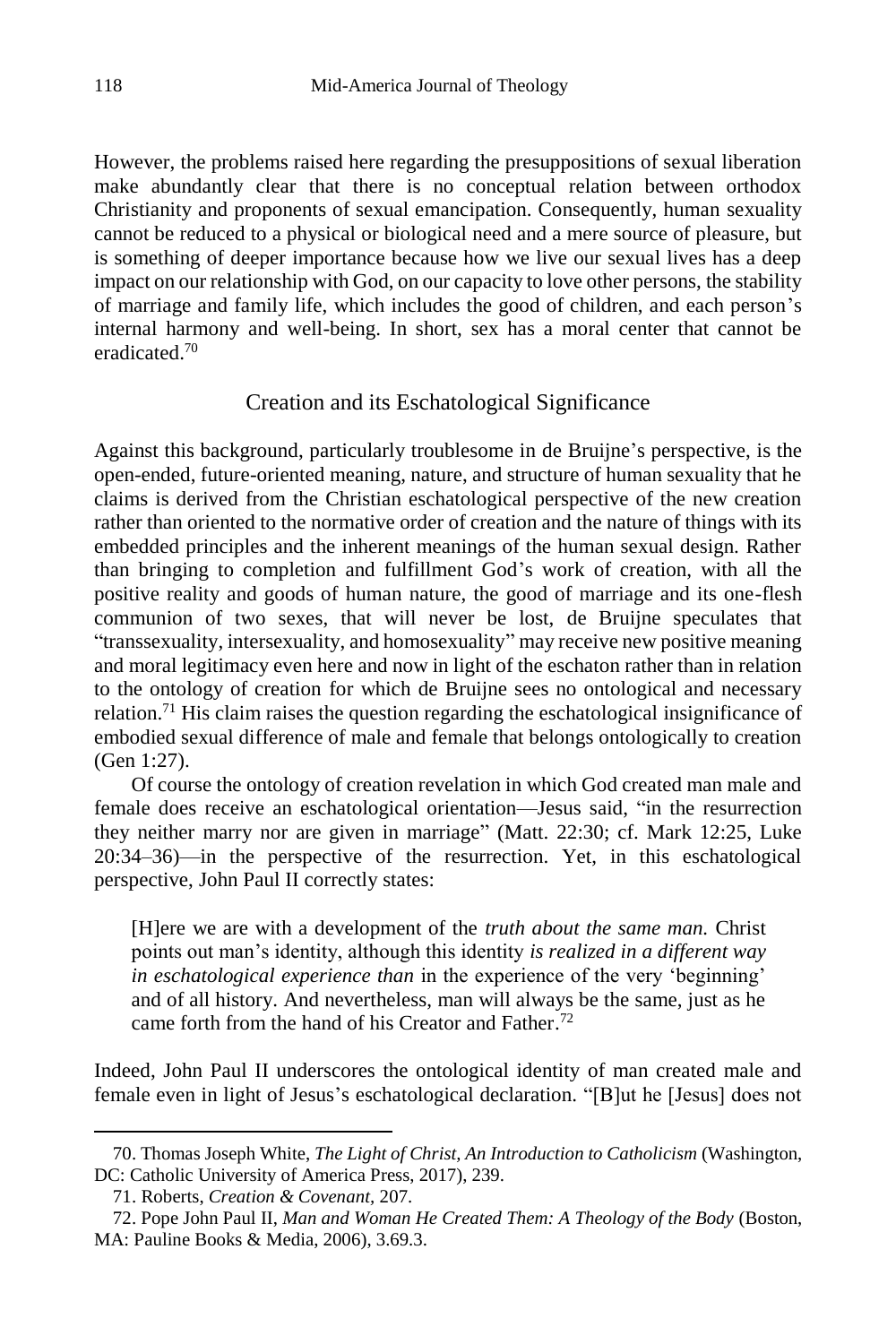affirm that this man of the 'future world' will no longer be male and female as he was 'from the beginning'."<sup>73</sup> On the one hand, the redemptive work of Christ is continuous with the restoration of the original intent of creation because sexual difference is not redundant. However, on the other hand, the eschatological fullness of that redemption is more than restoring or recovering that original intent. John Paul II explains:

One can say that St. Paul sees the future resurrection as a certain *restitution in integrum*, that is, as the reintegration and at the same time as the attainment of the fullness of humanity. It is not only a restitution, because in this case the resurrection would be, in a certain sense, a return to the state the soul shared in before sin, outside the knowledge of good and evil (see Gen 1–2). Yet, such a return does not correspond to the inner logic of the whole economy of salvation, to the deepest meaning of the mystery of redemption. *Restitutio in integrum*, linked with the resurrection and the reality of the "other world," can only be *an introduction to a new fullness*. It will be a fullness that presupposes man'd whole history, formed by the drama of the tree of the knowledge of good and evil (see Gen 3) and at the same time permeated by the mystery of redemption.<sup>74</sup>

Furthermore, the understanding of creation and the eschaton relies upon a correct grasp of the relation of nature and grace. The Anglican neo-Thomist Eric L. Mascall gives a correct interpretation of the Thomist maxim, "Grace does not destroy nature but perfects it," giving us a right reading of two complementary principles in Aquinas' thought. He states, "'Grace does not destroy nature but perfects it', and this is from within because nature always lies open to God." "Grace presupposes nature", not in the sense that grace is a mere superstructure erected on top of nature and needing nature only to prevent it from falling through the floor, *but that nature is the very material in which grace works and for whole ultimate perfection grace itself exists*." 75 On this view, then, of the relation between nature and grace, the relation is such that grace restores nature rather than abolishes or leaves it untouched and hence grace presupposes nature in order to build on it since nature is the "very material in which grace works and for whose ultimate perfection grace itself exists." Grace does not make nature superfluous because sexual difference is a material presupposition that it builds upon. Moreover:

In his preaching Jesus unequivocally taught the original [i.e., creational, from the order of nature] meaning of the union of man and woman as the Creator willed it from the beginning. . . . By coming to restore the original order of creation disturbed by sin, [Jesus] himself gives the strength and grace to live

<sup>73.</sup> Ibid.

<sup>74.</sup> Ibid., 3.72.3.

<sup>75.</sup> E.L. Mascall, *The Openness of Being*, *Natural Theology Today*, 153 (italics added). These two maxims are derived from St. Thomas Aquinas, *Summa Theologiae*, I, q. 1, art. 8 *ad* 2, and I, q.2. art. 2 *ad* 1, respectively.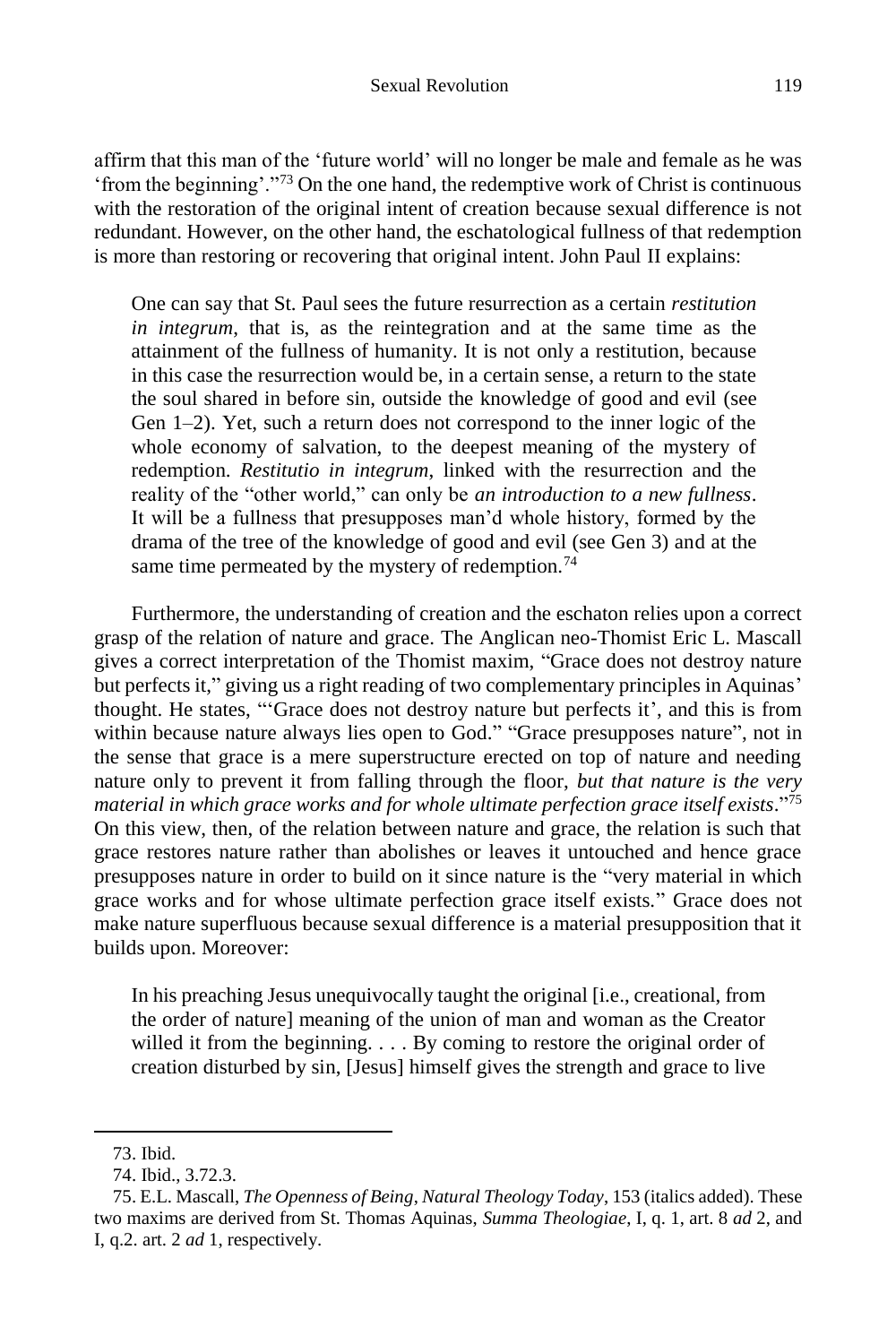marriage in the new dimension of the Reign of God" (*CCC*, §1603, §§§1606– 9, §§1614–15).

Grace restores nature to function properly according to its divinely intended ends.

On the one hand, then, Jesus calls us back to the law of creation (Mark 10:6–7) that grounds an inextricable nexus of permanence, twoness, and sexual differentiation for marriage. In particular, marriage is such that it requires sexual difference, the bodily-sexual act, as a foundational prerequisite, indeed, as *intrinsic* to a one-flesh union of man and woman, "So they are no longer two but one flesh" (Mark 10:8). On the other hand, inasmuch as grace's restoration of the creation's fullness is not a mere recovery of the deepest foundations of created reality, in some sense those foundations are raised to a "higher level" in the eschatological consummation of God's plan of salvation for the whole creation. The exact sense in which "the redemption by grace of created reality, the reformation of nature, is not merely a recovery, *but raises the natural to a higher level than it originally occupied*" <sup>76</sup> is a hotly disputed matter, especially in Reformed and Catholic thought. G. C. Berkouwer summarizes this issue clearly in a long paragraph that repays reflection:

This eschaton also, then, will lay to rest the familiar discussions of natural versus supernatural and the eschatological elevation of human nature. The problem of creatureliness has always been central to these discussions; and many have tried to define and do full justice to this "elevation" while consciously avoiding the pitfalls of pantheism.

Furthermore, Berkouwer explains the crux of this discussion:

The meaning and extent of redemption [vis-à-vis creation] are the heart of the issue. Is God's Kingdom something more than just a *restoration* of what has been lost? Is not the deepest meaning of the eschatological mystery this, that it will supersede and transcend the original created nature of man? The peculiar thing about this line of thought is that those who want to attribute so much to redemption are driven to describe it with mundane analogies that remind one anew of renewal and restoration. It is as if according to God's intention the glory of creatureliness sets up certain boundaries that cannot be transgressed, and any effort to attribute something more to man in the eschaton runs against these boundaries. Those who defy these boundaries [because they regard them as outdated will always grope for the reality of the eschaton, but they must] be reminded that "it does not yet appear what we shall be" (1 John 3:2). This remark by John sets the limits to our penetration of the eschatological mystery. When we speak of that mystery, however, then, we cannot, *in the very nature of the case*, make a simple identification of end-time [Endzeit] and original-time [Urzeit]. The fact that the eschaton is

l

<sup>76.</sup> Jan Veenhof, "Nature and Grace in Bavinck," *Pro Rege* (June 2006): 10-31, especially 22.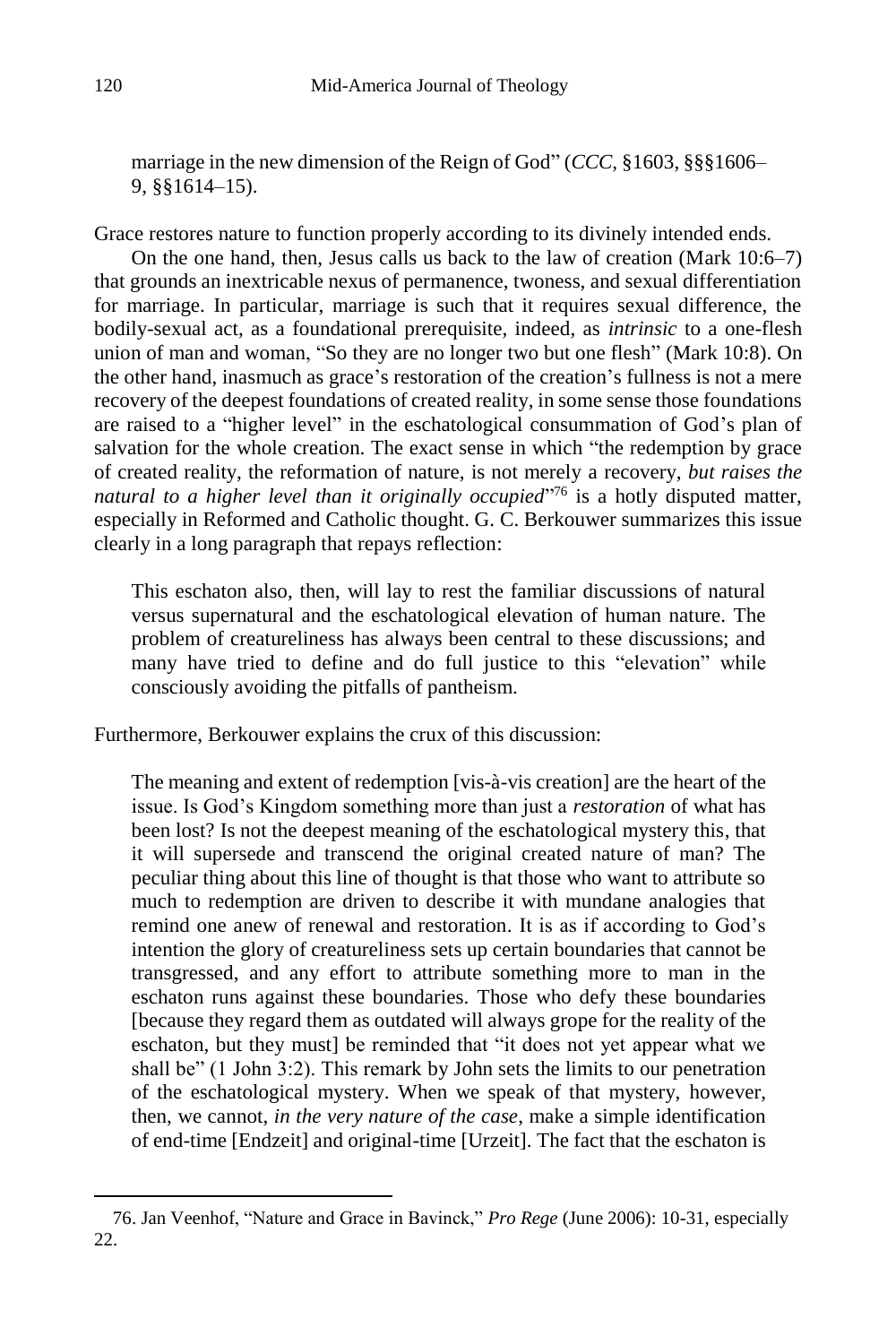*filled* with the mystery of history—the *Lamb* in the Book of Revelation warns us against both over-simplification and speculation.<sup>77</sup>

Three points deserve highlighting. First, although redemption is more than a renewal and recovery of what was lost in the fall, describing the eschatological mystery of creation in earthly analogies (1 Cor. 15:25–53) suggest certain boundaries of creation that will not be transcended, hence renewed, and restored even while fulfilled. This perspective of creation receives support from Christ in Matthew 19:3–8 and Mark 10:6–9, given that his words refer back to the Genesis texts of 1:27 and 2:24. "Backto-creation" is the *leitmotif* in Jesus's teaching. In his own teaching regarding marital monogamy and indissolubility, creation texts in Genesis 1–2 have foundational importance, in particular Genesis 1:27 and 2:24, "Male and female he created them" and "for this reason . . . a man will be joined to his wife and the two will become one flesh." These texts are normative for marriage, indeed, for sexual and conjugal ethics. Jesus unites into an inextricable nexus the concepts of permanence, twoness, and sexual complementarity. Yes, Genesis 2:24 is about the permanence of marriage; it is also about the exclusivity of the relationship, "twoness," and which "two": male and female. Hence, it is also about the fundamental prerequisite of complementary sexual differentiation for effecting the "two-in-one-flesh" union of man and woman. "So then they are no longer two but one flesh" (Mark 10:8).

Second, there is also the eschatological mystery that prohibits us from simply identifying the original creation with the eschatological fulfillment of creation. In this light, it cuts off speculation—such as de Bruijne's attempt to legitimize sexual diversity from an eschatological perspective—about what we shall be with resurrected bodies. Yes, the body will be raised, indeed, the totality of our human nature will be raised.

Third, in this connection, Jesus says, "in the resurrection they neither marry nor are given in marriage" (Matt. 22:30; cf. Mark 12:25, Luke 20:34–36). Similarly, Saint Paul asks, "'How are the dead raised? With what kind of body do they come?'" (1 Cor. 15:35). In light, then, of these passages, the late Catholic theologian Germain Grisez rightly asks, "How, then, can the one-flesh communion of marriage endure forever?" One thing is for sure, according to Jesus, it will not eschatologically endure within the limits of a two-in-one-flesh union being fulfilled by the having and raising of children. Christ states that "in the resurrection they will take neither wife nor husband" (Mk 12:25; cf. Mt 22:30). Still, John Paul II adds, "man will always be the same, just as he came forth from the hand of his Creator and Father."<sup>78</sup> Thus, there is a development of the truth about the same man such that in the eschatological experience of the resurrection he will still be male and female as he was "from the beginning." In other words, grace renews nature from within such that the transfigured one-flesh communion is already, here and now, a concrete anticipation of the Kingdom of God, that communion cannot be abolished in the new creation. So, Jesus does affirm

<sup>77.</sup> G.C. Berkouwer, *The Return of Christ*, trans. Kames van Oosterom, ed. Marlin J. van Elderen (Grand Rapids, MI: Eerdmans, 1972), 449–450.

<sup>78.</sup> John Paul II, *Man and Woman He Created Them,* 69.3.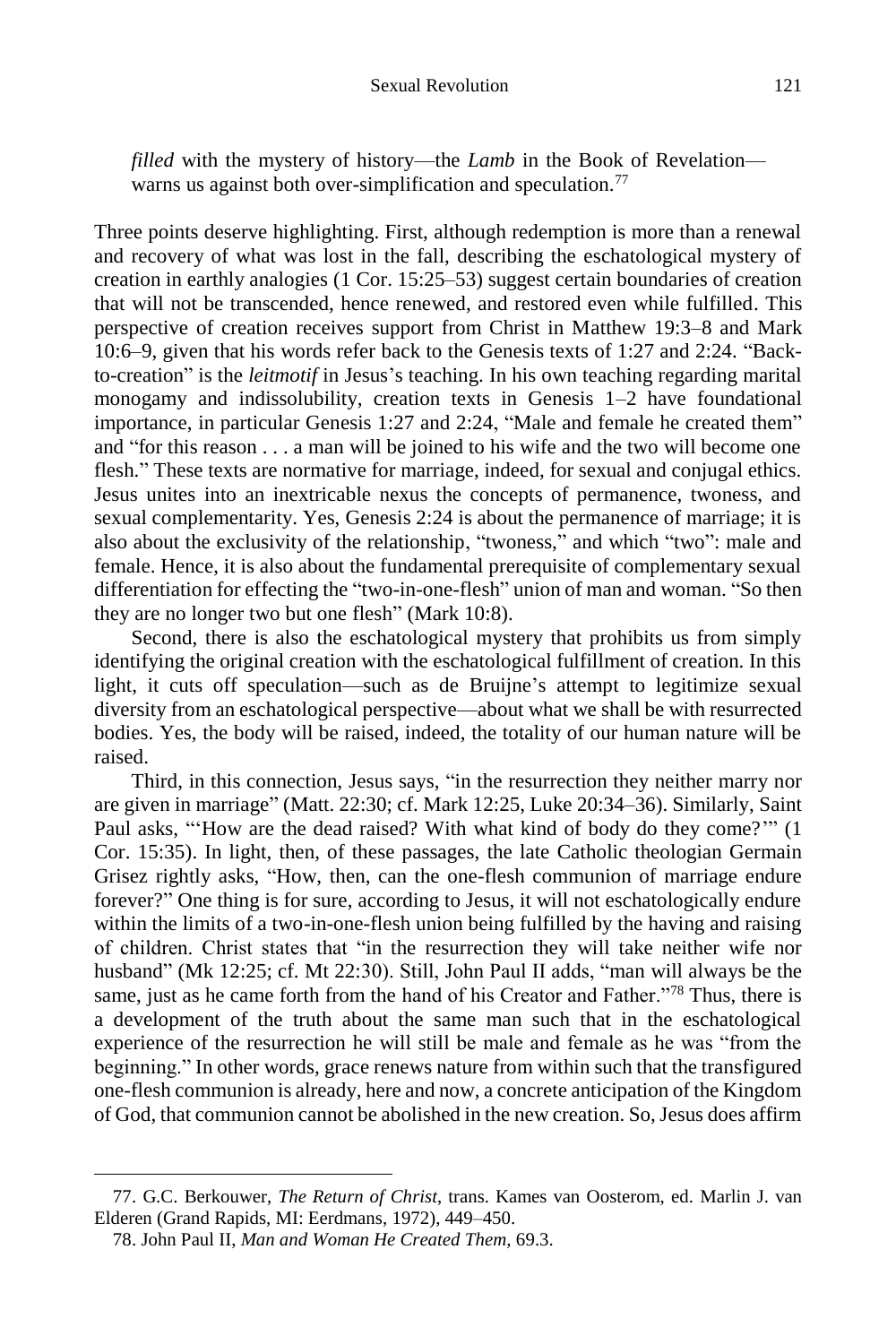that this man of the new creation will be male and female as he was "from the beginning" (Matt. 19:8; Mark 10:6).

It is thus evident that the meaning of being, with respect to the body, male or female in the 'future world' should be sought outside of marriage and procreation, but there is no reason to seek it outside of that which (independently from the blessing of procreation) derives from the very mystery of creation and thereafter also forms the deepest structure of man's history on earth.<sup>79</sup>

In other words, redemption, eschatologically viewed, is not simply a return or recovery of an original state of creation. The one-flesh communion of man and woman of the new creation is perfected by and united specifically with the divine persons (John 14:23), through knowledge and love. Still, although redemption is not merely recovery, it is so much more, that is, it is a supernatural perfecting of created nature, by a transforming fellowship with the triune God. Says Wojtyla, "those who will participate in the 'future world,' that is, in the perfect communion with the living God, will enjoy a perfectly mature subjectivity." He adds:

If in this perfect subjectivity, while keeping masculinity and femininity in their risen (that is, glorious) bodies, . . . then *this is explained* not only by the end of history, but also—and above all—by the eschatological *authenticity of the response* to that 'self-communication' of the Divine Subject that will constitute the beatifying experience of God's gift of self, an experience absolutely superior to every experience proper to earthly life.<sup>80</sup>

In short, the position of John Paul II accounts both for continuity and discontinuity. That is, sexually differentiated embodiedness is ontologically constitutive of human identity (Gen. 1:27), such that, as John Paul II argues, Christ affirms

at one and the same time, that human bodies, which are recovered and also renewed in the resurrection, will preserve their specific masculine or feminine character and that *the meaning of being male or female in the body*  will be *constituted and understood differently* in the "other world" than it had been "from the beginning" and in its whole earthly dimension.<sup>81</sup>

There is substantial continuity between creation and the eschaton. However, there is also discontinuity regarding the eschatological significance of sexually differentiated embodiedness. Still, the risen and manifested Lord had a body and that guarantees our creational identity, that "I" will remain, indeed the totality of our human nature of which sexual differentiation is an ontological fact.

<sup>79.</sup> Ibid., 69.3.

<sup>80.</sup> Ibid., 3.68.2.

<sup>81.</sup> Ibid., 3.66.4.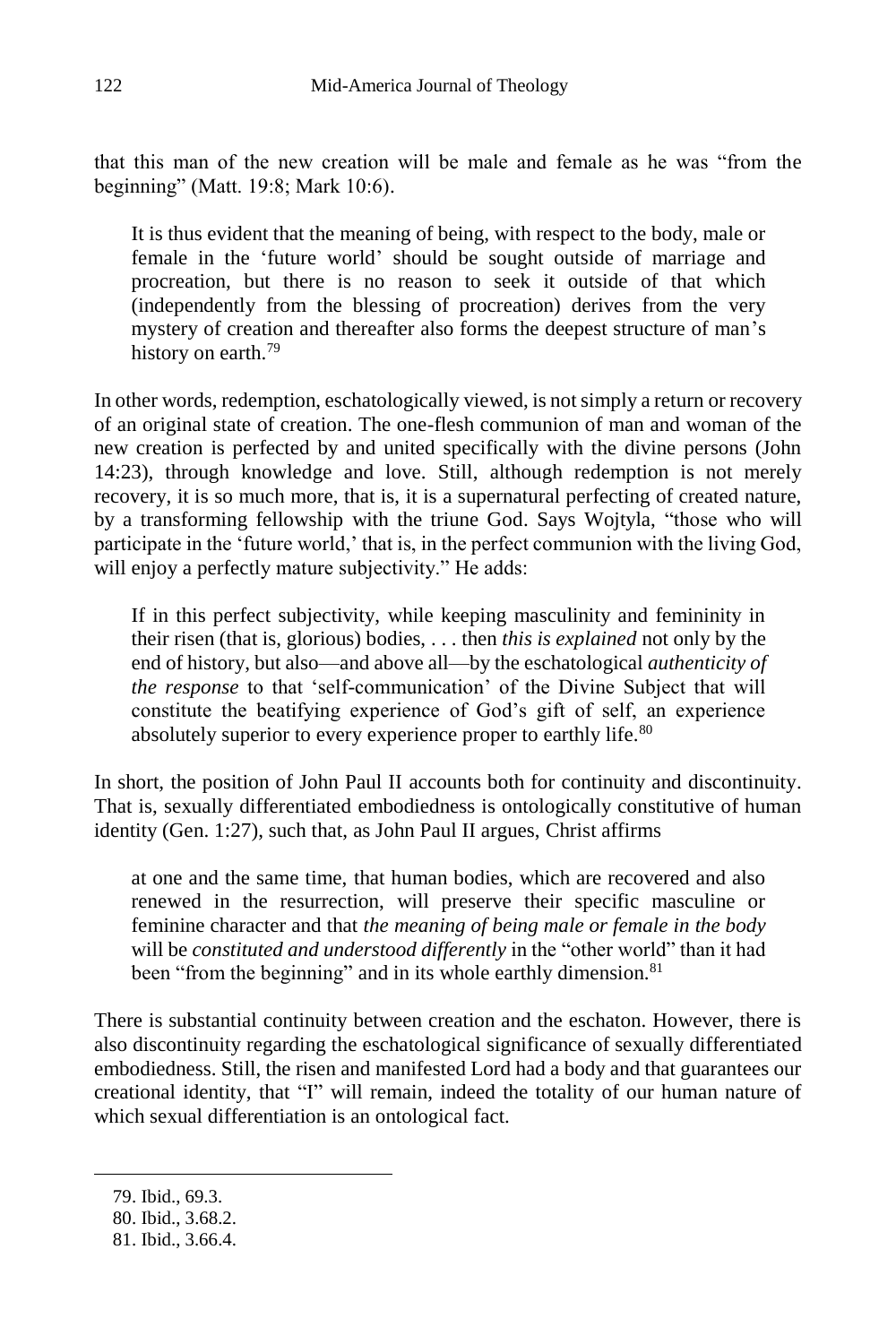### Four Foundational Presuppositions to Sexual Ethics<sup>82</sup>

In Wojtyla's Introduction to the Second Polish Edition (1965) of *Love and Responsibility*, he identifies the primary authoritative sources that provide "an impetus for philosophical reflections concerning sexual problems."83

That superior source is the Gospel together with its extension, the teaching of the Church. This source fostered reflections, whereas experience provides facts for confrontation with doctrine. The Gospel contains relatively few texts that speak directly about sexual and conjugal ethics, for example Matthew 5:27–28, Matthew 19:1–13, Mark 10:1–12, Luke 20:27–35, John 8:1–11, 1 Corinthians 7 (the entire chapter), and Ephesians 5:22–33, not to mention extremely significant texts in the Old Testament, especially in Genesis [1:27,  $2:241^{84}$ 

Then Wojtyla states the crucial hermeneutical principle of canonical criticism, attending to the unity and content of all of Scripture. "All the above mentioned passages organically inhere in the whole of the Gospel and must be in this whole as in their essential context. Read in this way, they give an incentive for philosophical reflection."<sup>85</sup> In this section, I will explain the four foundational presuppositions to sexual ethics, according to Wojtyla/John Paul II.

In *Familiaris Consortio*, the 1981 Post-Synodal Apostolic Exhortation of Saint John Paul II, the pope writes, "God created man in His own image and likeness: calling him to existence *through love*, He called him at the same time *for love*. . . . Love is therefore the fundamental and innate vocation of every human being." In particular, he says, "God inscribed in the humanity of man and woman the vocation, and thus the capacity and responsibility, *of love* and communion" (§11). One might say that being created in and for love, man in his freedom is unintelligible without love. For the Christian faith, love is the supreme value and goal (end) not only of the sexual relationship but of *all* personal relationships, whether sexual, in the whole of their bodily life, or otherwise. Indeed, morality itself is fulfilled when it becomes true love of God and of man  $86$ 

<sup>82.</sup> In another paper, I critically examine de Bruijne's approach to divine revelation, ethics and hermeneutics, sexual ethics, and hence his normative proposal for ethical hermeneutics. Note that portions of this section are adapted from my book, *Pope Francis: The Legacy of Vatican II*, 367-369.

<sup>83.</sup> Wojtyla, *Love and Responsibility*, xxvi.

<sup>84.</sup> Ibid.

<sup>85.</sup> Ibid., xxvii.

<sup>86.</sup> There is more to say about this love-ethics nature. For one, it is not opposed to universally valid moral precepts. In other words, this ethics has a normative character; it has a *deontological* basis, involving, then, a morality of duty, making judgments about duty in respect of the question: What ought I to do? What is good and what is evil in human acts and why? This loveethic is also *axiological*, because duty possesses deontic dynamism, that is, duty "always arises in strict connection with the deeper, ontic reality of the person: 'to be good or evil'. Man is 'good or evil' through his acts—he is, or rather 'becomes' such because the act itself not so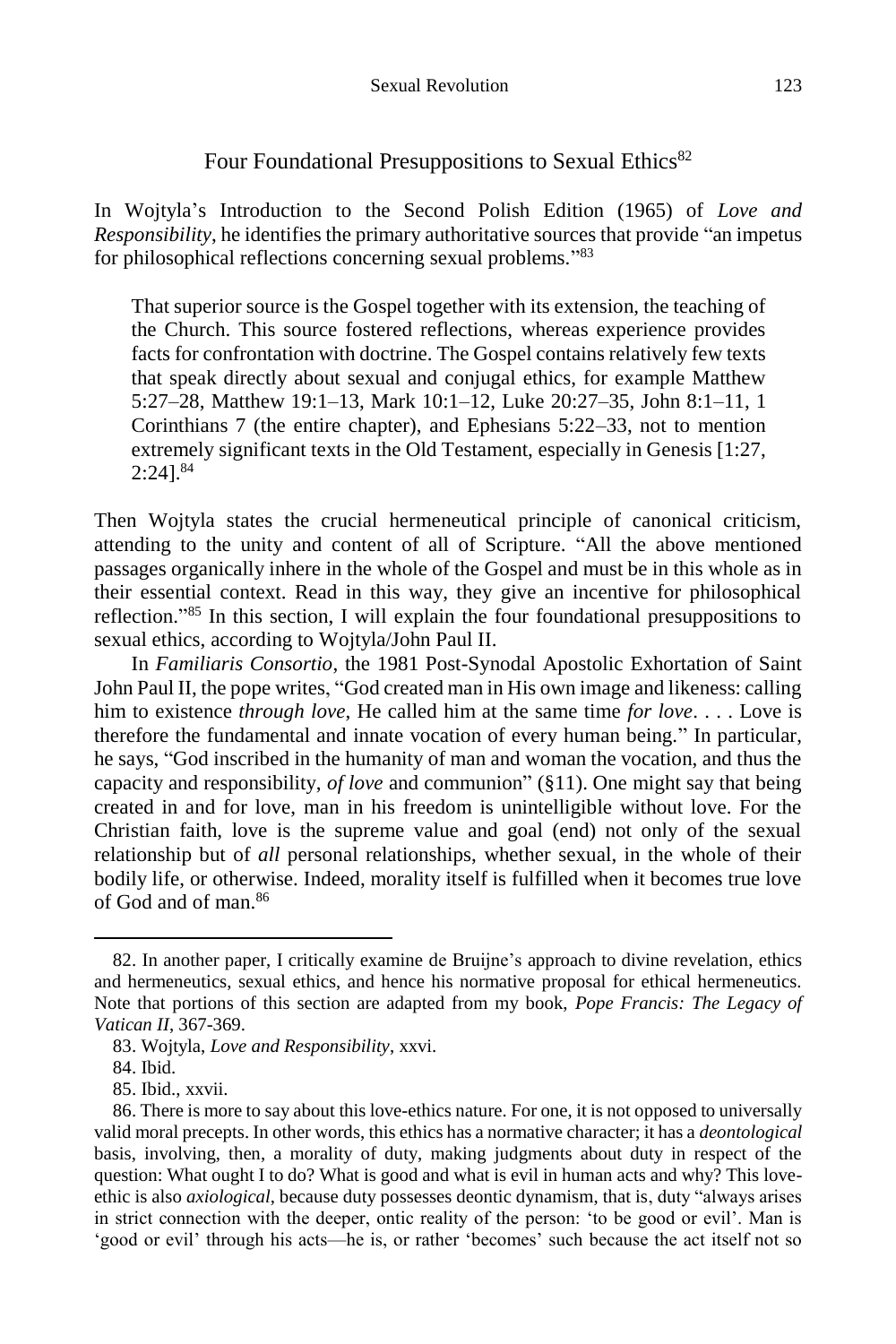In this light, Christian anthropology must consider the reality of the human person in the order of love. Why? Because the "person finds in love the greatest fullness of his being, of his objective existence. Love is such action, such an act, which most fully develops the existence of the person. Of course this has to be true love. What does true love mean?"<sup>87</sup> Since man—male and female—is created in and for love, accordingly, sexual ethics is, too, unintelligible without love. Hence, this crucial point about finding in love the greatest fullness of his being must also be applied to love between a man and a woman.

In this field also, true love perfects the being of the person and develops his existence. False love, on the other hand, causes quite contrary effects. False love is a love that either turns to an apparent good or—as usually happens turns to some true good, but in a way that does not correspond to the nature of the good, in a way contrary to it. At times this happens to be the love between a man and a woman either in its assumptions or—even despite (apparently) good assumptions—in its particular manifestations, in its realizations. False love is, in fact, evil love.<sup>88</sup>

A Christian approach to sexual ethics<sup>89</sup> appeals to the most elementary and undeniable moral truths and to the most fundamental values or goods to which the human person is ordered. For instance, the transcendent and objective value of the human person. Karol Wojtyla explains, "Such a good is the person, and the moral truth most clearly connected to the world of persons in particular is the 'commandment to love'—for love is the good proper to the world of persons. And therefore the most fundamental grasp of sexual morality is to grasp it on the basis of 'love and responsibility."<sup>90</sup> In other words, there exists responsibility in love, that is, responsibility for the person, for the person's true good.

The human person, who is the most perfect being in the visible world, also, therefore, has the highest value. The value of the person is, in turn, the basis of the norm that should govern actions that have a person as their object. This norm may be called *personalistic* to distinguish it from other norms, which

much 'is' as each time 'becomes'. Duty—not as an abstraction but as a reality—always enters into just that dynamic structure. . . . Moral duty is dynamically connected with moral good and evil—and that this connection is both strict and exclusive. *Duty* arises 'because of' good or evil; it is always a *specific actualization of the spiritual potentiality of a person in act*; that actualization comes out 'for good' and 'against' evil." Furthermore, this love-ethic is also *praxiological* because "*a man, as a man, becomes good or evil through the act.*" This is, therefore, a reality that is thoroughly anthropological and personalistic.

<sup>87.</sup> Wojtyla, *Love and Responsibility*, 66.

<sup>88.</sup> Ibid., 66.

<sup>89.</sup> On sexual ethics, Karol Wojtyla, "The Problem of Catholic Sexual Ethics, Reflections and Postulates," in *Person and Community: Selected Essays*, translated by Theresa Sandok, OSM (New York: Peter Lang, 1993 [1965]), 279–299.

<sup>90.</sup> Wojtyla, *Love and Responsibility*, "Author's Introduction to the First Polish Edition (1960)," xxii.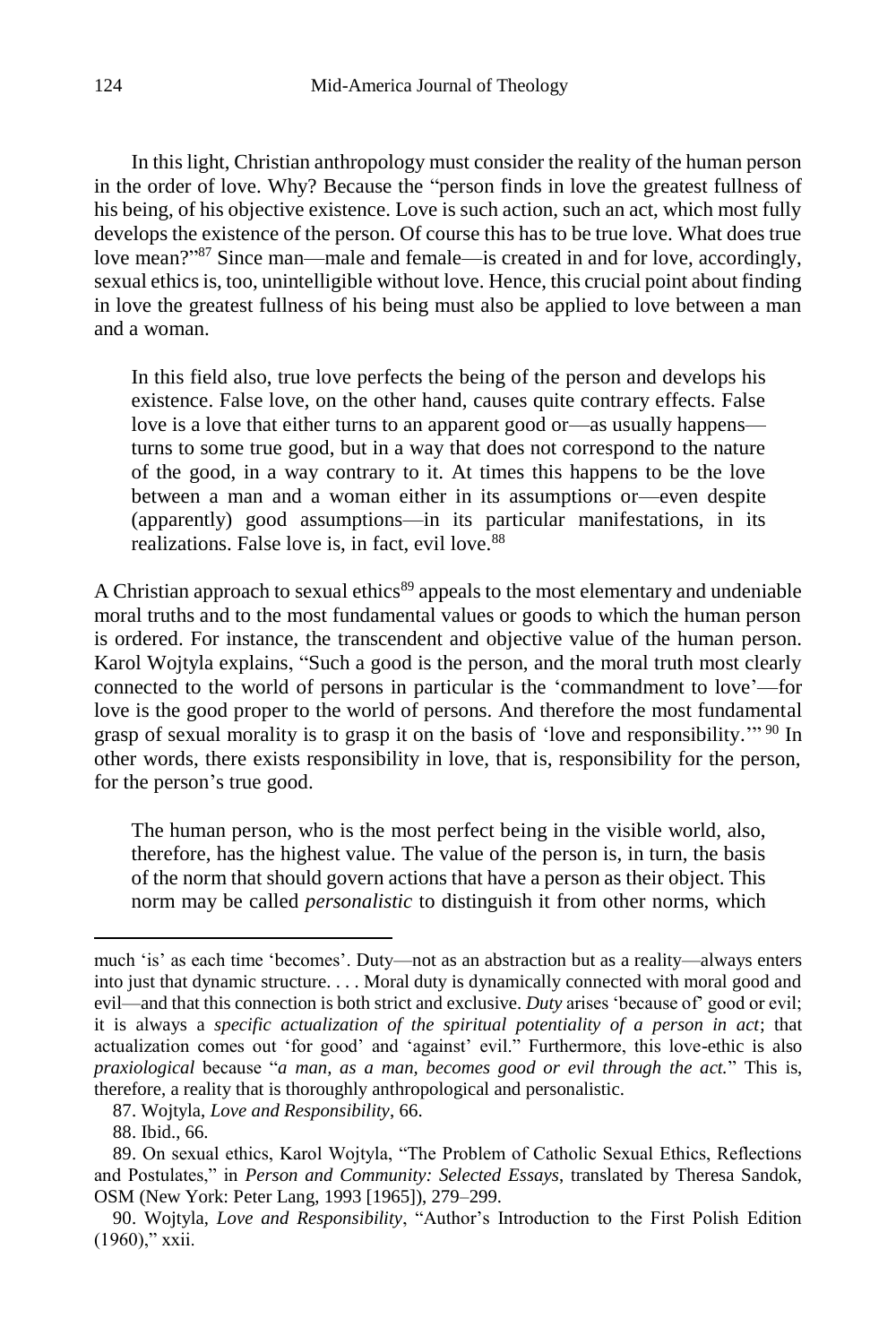are based on the various natures of beings lower than the human being nonpersonal natures. . . . All norms, including the personalistic norm, as based on the essences, or natures, or beings, are expressions of the order that governs the world. This order is intelligible to reason, to the person. Consequently, only the person is a *particeps legis aeternae et conscia legis naturae*, which means that the person is conscious of the normative force that flows from the essences, or natures, of all beings. In particular, the person is conscious of the normative force that flows from humanity, and this humanity in its individual form always appears as a person. $91$ 

Love separated from responsibility is a denial of itself, and, as a rule, is always egoism. "The more the sense of responsibility for the person, the more true love there is." <sup>92</sup> Wojtyla explains:

For the choice of a person is a process in which the sexual value cannot play a role of the only motive or even—in the ultimate analysis of this act of the will—the primary motive. This would contradict the very notion of the "choice of a person." If the only, or least, the primary motive of this choice were the sexual value itself, then we would not be able to speaks of choosing a person, but only of choosing the other sex connected with some "man" or even with some "body that is a possible object of use." It is clear that if we are to speak of choosing a person, the primary [although not the only] motive must be the very value of the person. . . . And only then, when each of them [choosing a woman by a man or a man by a woman] in this way, is the act of choice interiorly mature and complete. For only then is the proper integration of the object accomplished in it: the object of choice—the person—was grasped in his whole truth.<sup>93</sup>

Thus, sexual ethics is concerned with an "introduction of love into [sexual] love."<sup>94</sup> In the first case, love signifies the central commandment of love—"You should love the Lord, your God, with all your heart, with all your soul, and with all your mind. This is the greatest and the first commandment. The second is like it: You shall love your neighbor as yourself. The whole law and the prophets depend on these two commandments" (Matt. 22:36–40). The central commandment of love demands from us the responsibility that we love our neighbor. Indeed, the command is about responsible love for persons because the person is a good towards which the only proper and adequate response is love. "For if Jesus Christ commanded us to love those beings who are persons, then love is the proper form of relating to persons; it is the form of behavior for which we should strive when our behavior has a person as its object, since this form is demanded by that person's essence, or nature." 95

<sup>91.</sup> Wojtyla, "The Problem of Catholic Sexual Ethics," 287.

<sup>92.</sup> Wojtyla, *Love and Responsibility*, 113.

<sup>93.</sup> Ibid., 114–115.

<sup>94.</sup> Ibid., xviii.

<sup>95.</sup> Wojtyla, "The Problem of Catholic Sexual Ethics," 289.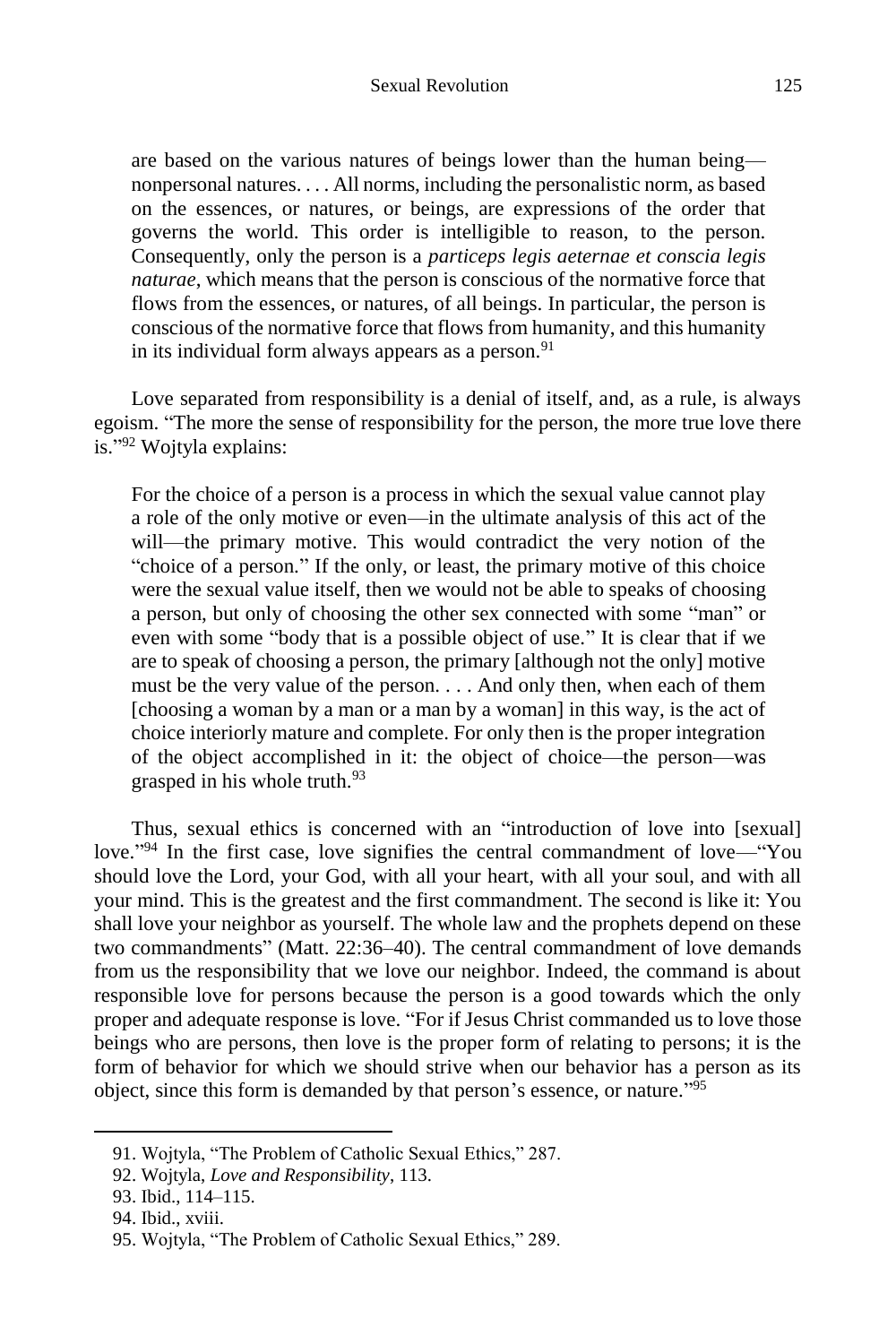In the second case, love refers to sexual love, and hence to sexual ethics. There are four presuppositions that are foundational to sexual ethics.<sup>96</sup>

*First*, there is a distinctive sexual ethics rather than just a general ethics governing interpersonal relationships. On this view, sometimes called the "responsiblerelational" (H. Richard Niebuhr)<sup>97</sup> position, moral norms that prohibit lying, deception, and exploitation are sufficient to render sexual acts morally good. This is how Margaret Farley describes the norms for what she calls sexual justice: refusal to do unjust harm, free consent, mutuality, equality, commitment, fruitfulness, and social justice, promote flourishing, and avoid harm and coercion.<sup>98</sup>

Whatever its undeniable merits—surely all interpersonal relationships should be free of deception, noncoercive, and nonexploitative—this ethics leaves us without a specific *sexual* ethics. The question here that needs attention is: what is the proper end of our sexual powers and their relationship to the nature of marriage? On this view, according to Philip Turner, "sexual acts, like all others, have no particular goods or ends that are proper to them, and for this reason, and for this reason, like all acts, are to be assessed only on the basis of intention on the one hand and results on the other. There is," therefore," no act that is 'inherently right or wrong."<sup>99</sup> By contrast, there are "special moral responsibilities that flow from concern for the human goods [the interpersonal unity that is marital communion and its natural fulfillment in procreation] toward which sexuality itself is ordered [?]."<sup>100</sup> In other words, there can only be special moral responsibilities if sexual acts are uniquely distinct from other bodily acts because they are ordered to real human goods—the natural meanings and ends of man's sexual powers: union and procreation—that are intrinsic aspects of the well-being and fulfillment of human persons. Patrick Lee rightly states:

It seems that there is something special about sex, and it seems that we can be aware of this point whether we accept revelation or not. For example, it seems clear to most people that a punch in the nose is far less serious than rape, although both involve violence. And it seems that this can be true only if sexual acts have some feature or features making them significantly different from other bodily acts.<sup>101</sup>

<sup>96.</sup> Wojtyla states, "To justify the norms of morality means to give reasons for their rightness. In performing this task, moral theologians should have before their eyes, as far as possible, the complete theoretical vision of reality contained in revelation, especially those elements of its that are indispensable for justifying the respective normative judgments, Normative judgments are based on value judgments, which, in turn, presupposes theoretical knowledge of the reality evaluated" ("The Problem of Catholic Sexual Ethics," 280).

<sup>97.</sup> Ronald Lawler, O.F.M. Cap., Joseph Boyle, Jr., & William E. May, *Catholic Sexual Ethics, A Summary, Explanation and Defense*. Second Edition (Huntington, IN: Our Sunday Visitor, 1998), 14.

<sup>98.</sup> Farley, *Just Love: A Framework for Christian Sexual Ethics (*New York: Continuum, 2006), 231..

<sup>99.</sup> Philip Turner, "Sex and the Single Life," *First Things* 33 (May 1993): 15-21.

<sup>100.</sup> William E. May, *et al*., *Catholic Sexual Ethics*, 14.

<sup>101.</sup> Patrick Lee, "The Human Body and Sexuality in the Teaching of Pope John Paul II," in *John Paul II's Contribution to Catholic Bioethics,* ed. Christopher Tollefsen (Dordrecht,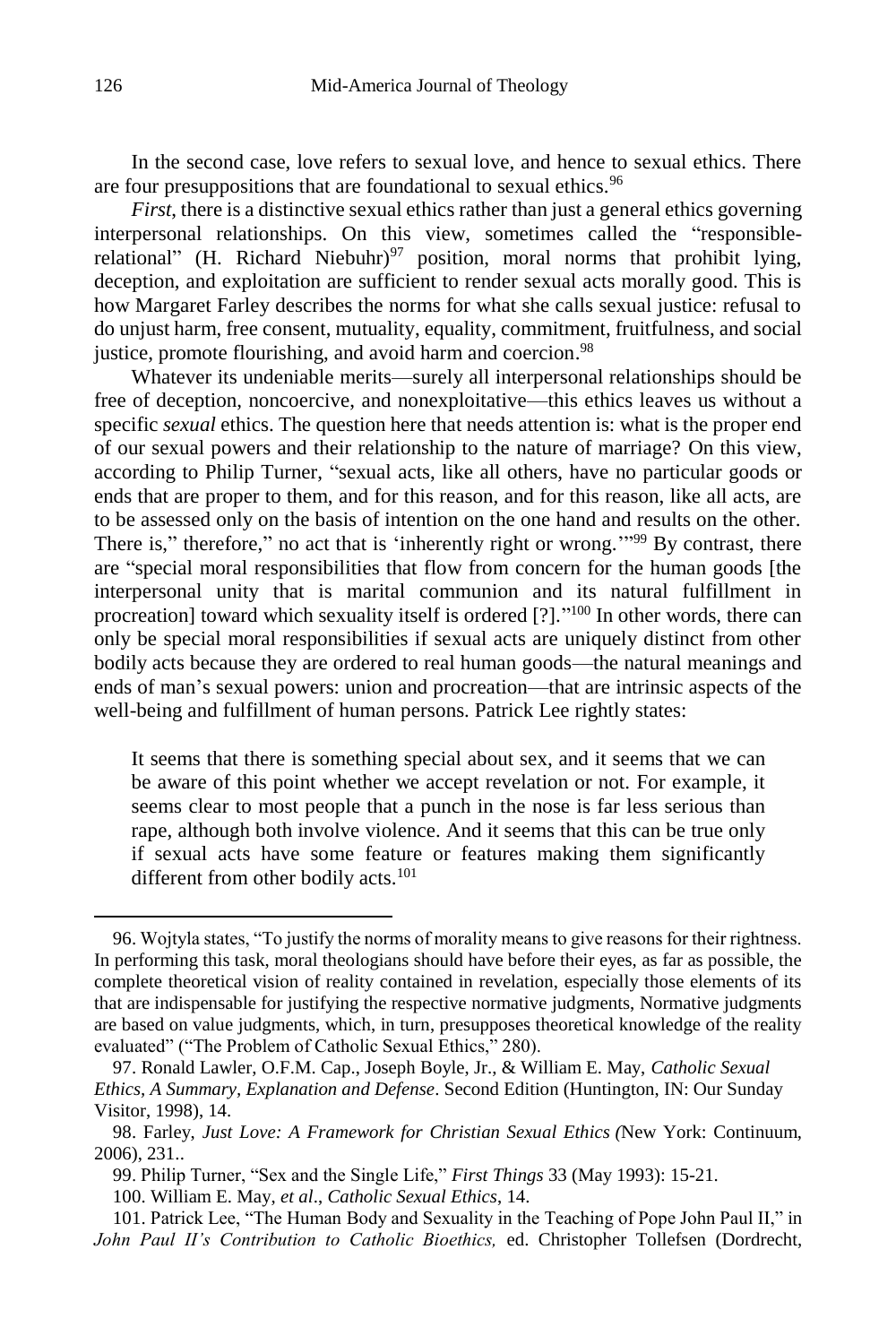What then is it about sexual acts that make them different from other bodily acts? And if they are uniquely distinct, because they are ordered by their very nature to marital communion and procreation, marital love and children, in short, to the unitive and procreative ends of sexuality, doesn't that mean that there is a distinctive sexual ethics?

*Second*, one of the central reasons why a distinctive sexual ethics is denied by many is that there is no room, on their view, for a moral law, grounded in the one human nature, willed by God, and known as the natural law.<sup>102</sup> The reason for the rejection of a moral law derives from the view that the meaning of the body is no longer rooted in the very nature of man as an embodied person, male or female; this nature possessing a creational teleology ordering the body-soul person to the sexual "other" and hence to procreation and union. $103$  Put differently, this view seems to be denying that there are meanings and ends embedded in the human sexual design that are grounded in the order of creation (*GS* §48). In other words, since sex is merely a biological category ("interesting external equipment") and gender is a socially and culturally constructed category, this view entails the rejection of the historic Church teaching, indeed of Vatican II, that "the principles of the moral order . . . spring from human nature itself." 104

In contrast to this view, Benedict XVI argues that there is an ecology of man, language and order of nature. Benedict says:

Man too has a nature that he must respect and that he cannot manipulate at will. Man is not merely self-creating freedom. Man does not create himself. He is intellect and will, but he is also nature, and his will is rightly ordered if he respects his nature, listens to it and accepts himself for who he is, as one who did not create himself. In this way, and in no other, is true human freedom fulfilled.<sup>105</sup>

In short, this fundamental anthropology rejects the dualism between person and nature, as well as freedom and nature. Unsurprisingly, this too is the view of John Paul II:

And since the human person cannot be reduced to a freedom which is selfdesigning, but entails a particular spiritual and bodily structure, the primordial moral requirement of loving and respecting the person as an end [in the medium of its unity as body and soul] and never as a mere means also implies, by its very nature, respect for certain fundamental goods [toward

Netherlands: Springer, 2004), 108. Available online: http://www.patrickleebioethics.com/ jp2\_on\_sex\_and\_the\_body.pdf.

<sup>102.</sup> Benedict XVI, *Caritas in Veritate*, §59.

<sup>103.</sup> Levering, "Knowing What is 'Natural': Thomas Aquinas and Luke Timothy Johnson on Romans 1-2," in *Logos* 12, no. 1 (Winter 2009): 135.

<sup>104.</sup> *Dignitatis Humanae*, §14.

<sup>105.</sup> Pope Benedict XVI, Christmas Address to the Roman Curia, Friday, December 21, 2012.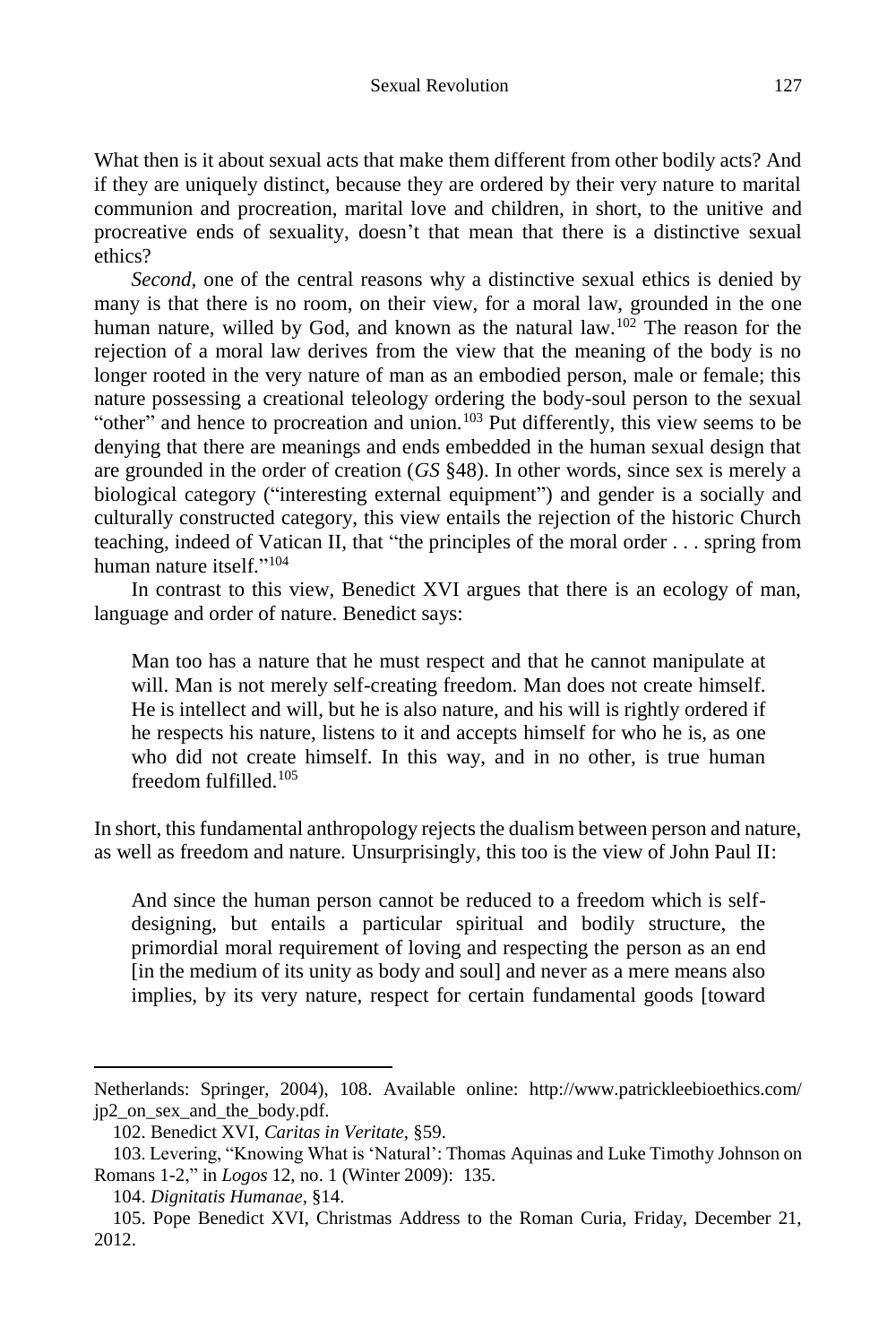which sexuality itself is ordered], without which one would fall into relativism and arbitrariness.<sup>106</sup>

In sum, one might conclude that in addition to the denial of a distinction sexual ethics, the problem with contemporary thinking about human sexuality is that "it flouts the embedded principles and the inbuilt meanings of the human sexual design,"<sup>107</sup> or as *Guadium et spes* §51 puts it, "objective criteria . . . drawn from the nature of the human person and human action."

*Third*, a key to understanding Catholic sexual ethics is the truth that the human person is a bodily being.<sup>108</sup> This view rejects a dualistic view of the human person— "dualistic in the sense of viewing the self as something which *has* or *inhabits* a body, rather than being a living, bodily entity."<sup>109</sup> But if the "human person is essentially a bodily being, a unity of body and soul, and that therefore the masculinity or femininity of the human being is internal to his or her personhood (rather than just interesting external 'equipment')," as John Paul II has argued, then it seems likely that this view does not do justice to the embodiment of human persons as man and woman and hence to sexual differences between them. By assuming the *in*significance of sexual difference for making a sexual act morally right, this view fails to grasp the unified totality that is the body-person and hence the human meaning of the body, especially but not only for sexual acts.<sup>110</sup> Says John Paul II, "The body can never be reduced to mere matter: it is a *spiritualized body*, just as man's spirit is so closely united to the body that he can be described as *an embodied spirit*." 111

Explains Wojtyla, "The human person is not just a consciousness prolific in experiences of various content, but is basically a highly organized being, an individual of a spiritual nature composed into a single whole with the body (hence, a *suppositum*  humanum [that is a person]."<sup>112</sup> Indeed, "The human body shares in the dignity of the image of God."<sup>113</sup> John Paul II's theology of the body is central to understanding the basic issues in sexual ethics, in my judgment, because that theology emphasizes the bodily nature of the human person, meaning thereby that the body is intrinsic to human beings as bodily persons. Given that my body is intrinsic to myself, there is a unitary activity such that, as the pope says, "[t]he *person, including the body, is completely entrusted to himself, and it is in the unity of body and soul that the person is the subject of his own moral acts*." <sup>114</sup> In short, since the human person is bodily, then sexual moral choices are exercised in and through an act in which my bodily "activity is as much

<sup>106.</sup> John Paul II, *Veritatis Splendor*, §48.

<sup>107.</sup> Budziszewski, *On the Meaning of Sex,* 35.

<sup>108.</sup> Patrick Lee and Robert P. George, "Sex and the Body," in *Body-Self Dualism in Contemporary Ethics and Politics* (New York: Cambridge University Press, 2008), 176–217. See also, William E. May, *Catholic Sexual Ethics*.

<sup>109.</sup> May, *Catholic Sexual Ethics*, 107.

<sup>110.</sup> John Paul II, *Veritatis Splendor*, §50.

<sup>111.</sup> John Paul II, *Letter to Families*, §19.

<sup>112.</sup> Wojtyla, "The Problem of Catholic Sexual Ethics," 287.

<sup>113.</sup> *Catechism of the Catholic Church*, §364.

<sup>114.</sup> John Paul II, *Veritatis Splendor*, §48.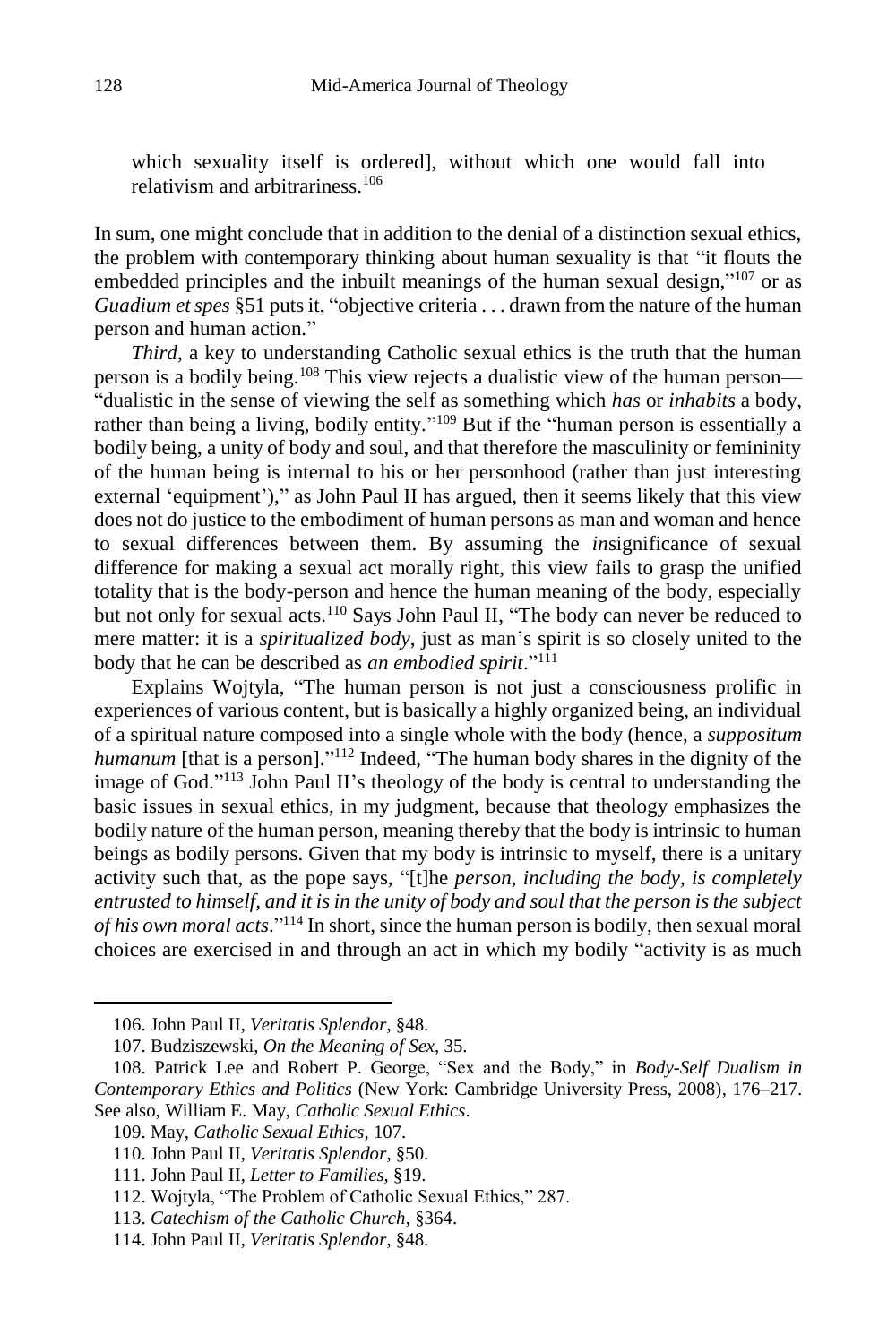the constitutive subject of what one does as one's act of choice is." <sup>115</sup> In short, our bodies can be the subject of virtues, in particular, love of the person in the ethical sense, and therefore as a virtue, that is, "as a concretization (and also, of course, a realization) of the personalistic norm . . . in light of the commandment of love."<sup>116</sup>

Wojtyla's anthropology regarding the structural whole that is the body-person is really a contemporary expression of Aquinas's anthropology, namely, the soul is the form of the body (*anima forma corporis*), and of the Church's teaching on the unity of the human person as body and soul.<sup>117</sup> The then Joseph Cardinal Raztinger explains:

[T]he material elements from out of which human physiology is constructed receive their character of being "body" only in virtue of being organized and formed by the expressive power of soul. Distinguishing between "physiological unit" and "bodiliness" now becomes possible. . . . The individual atoms and molecules do not as such add up to the human being. . . . The physiology becomes truly "body" through the heart of the personality. Bodiliness is something other than a summation of corpuscles."<sup>118</sup>

That is, in light of considering the human person as a unity of body and soul, we can understand why the *body is personal*. Rather than bodily existence being a mere instrument or extrinsic tool of man's personal self-realization, the body is the indispensable medium, argues Wojtyla, in and through which I reveal myself. In other words, Wojtyla's basic point is that the body and bodily action is in some sense communicative activity that reveals the person as a whole. As John Paul II says in *The Acting Person*, "For us action *reveals* the person, and we look at the person through his action."<sup>119</sup> Later he says, "man manifests himself . . . through his body. . . . It is generally recognized that the human body is in its visible dynamism the territory where, or in a way even the medium whereby, the person expresses himself."<sup>120</sup> And in the theology of the body, we find a sample of statements expressing the same point: "the body reveals man," "the body is an expression of man's personhood," and "the body *manifests* man and, in manifesting him, acts as an intermediary that allows man and woman from the beginning, to 'communicate' with each other according to that *communio personarum* willed for them in particular by the Creator."<sup>121</sup> In sum, "In this sense, the body is the territory and in a way the means for the performance of

<sup>115.</sup> Finnis, "Personal Integrity, Sexual Morality and Responsible Parenthood," in *Why Humanae Vitae Was Right: A Reader,* ed. Janet E. Smith (San Francisco: Ignatius Press, 1993), 171-192, particularly 177.

<sup>116.</sup> Wojtyla, "The Problem of Catholic Sexual Ethics," 289.

<sup>117.</sup> John Paul II develops the moral and anthropological significance of the unity of the human person as body and soul is *Veritatis Splendor*, §§46–50.

<sup>118.</sup> Joseph Ratzinger, *Eschatology, Death and Eternal Life*, 179–181. Ratzinger is persuaded that Aquinas' philosophical understanding of the "formula *anima forma corporis*: the soul is the form of the body" embodies a "complete transformation of Aristotelianism" (Ibid., 148–149).

<sup>119.</sup> Wojtyla, *The Acting Person*, 11.

<sup>120.</sup> Ibid., 203–204.

<sup>121.</sup> Pope John Paul II, *Man and Woman He Created Them*, 1.9.4, note 18, and 1.12.5.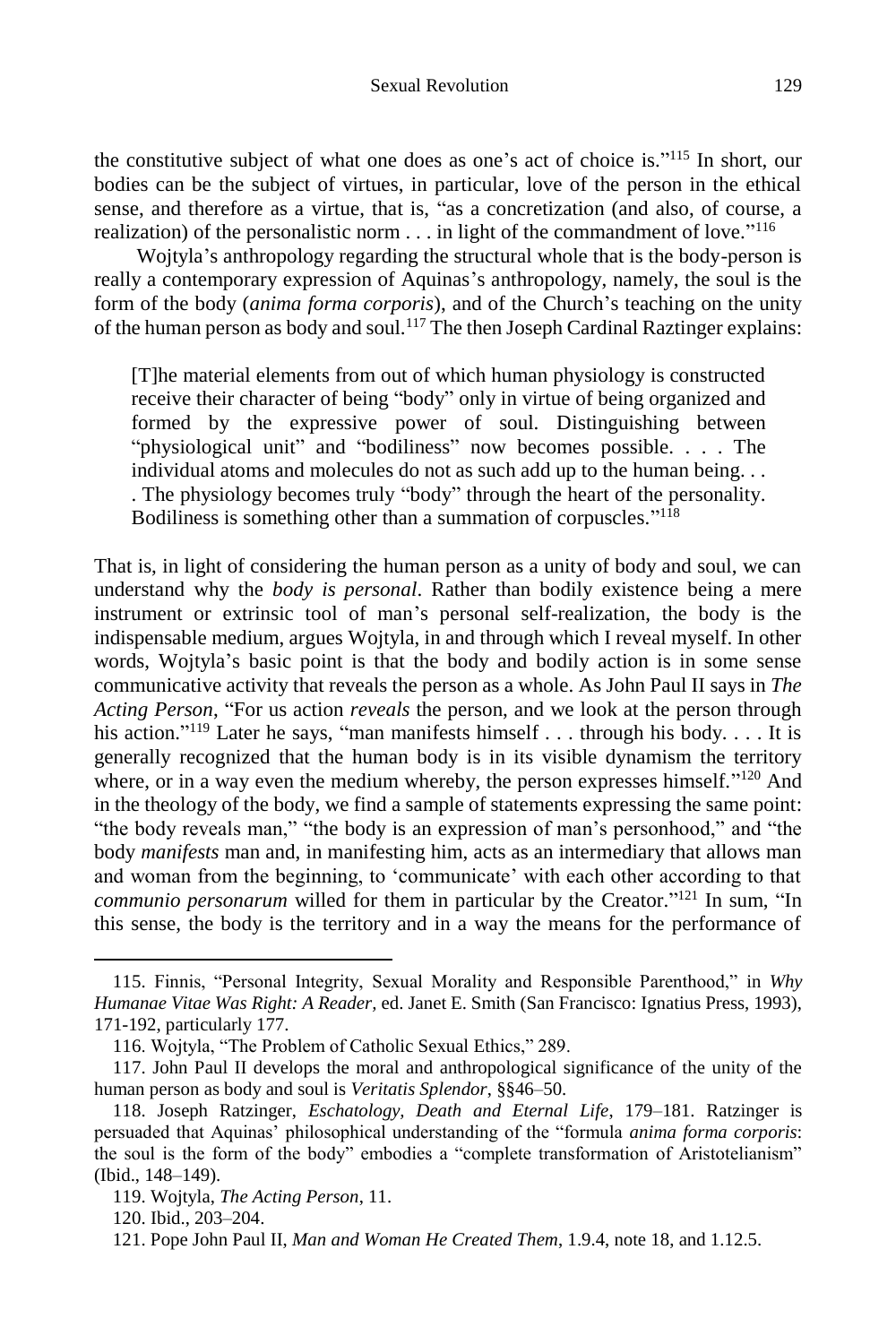action and consequently for the fulfillment of the person."<sup>122</sup> Herman Dooyeweerd nicely puts this point, "The human body is man himself in the structural whole of his temporal appearance."<sup>123</sup>

Furthermore, human bodily existence has the character of a subject. In other words, given man's anthropological unity of body and soul, he exercises the capacity for ethical self-determination as a whole man, meaning thereby in and through his body.<sup>124</sup> John Paul II writes, "Man is a subject not by his self-consciousness and by self-determination, but also based on his own body. *The structure of this body is such that it permits him to the author of genuine human activity.* In this activity, the body expresses the person."<sup>125</sup> Elsewhere the pope develops the moral significance that the human person is bodily, namely, that his body is not extrinsic to who he really is, and hence to his moral acts. "The person, including the body, is completely entrusted to himself, and it is in the unity of body and soul that the person is the subject of his own actions." <sup>126</sup> This implies, as Schockenhoff rightly argues, "the body is freedom's boundary." That is, he explains, "We can respect each other as subjects capable of moral action only when we respect each other in the expressive form of our bodily existence. Only so do we make it possible for each other to unfold a personal existence which is a goal in itself."<sup>127</sup> Respecting another person's bodily life unconditionally is to respect that person himself because the "representation of his person . . . is accessible to us . . . only in the medium of its unity as body and soul."<sup>128</sup>

A human person's body is not a mere extrinsic tool, an instrument, to be used for providing him with subjective states of consciousness, such as giving and obtaining pleasure. Rather, the body is intrinsic to one's self as a unified bodily person; in other words, as a unified whole the one and ontically unique person. This implies that the subject of one's own moral actions is the unified bodily person so that "bodily activity . . . is," as John Finnis says, "as much the constitutive subject of what one does as

122. Wojtyla, *The Acting Person*, 205.

127. Schockenhoff, *Natural Law & Human Dignity*, 208.

<sup>123.</sup> Herman Dooyeweerd, *A New Critique of Theoretical Thought*, Vol. III, 89. This, too, is the view of Herman Dooyeweerd's philosophical anthropology, *Reformation and Scholasticism in Philosophy*, vol. 3, *Philosophy of Nature and Philosophical Anthropology*, ed. D.F.M. Strauss, trans. Magnus Verbrugge and D.F.M. Strauss (Ancaster, ON: Paideia Press, 2011), Part II, chapters 1–3, "[T]he human spirit cannot carry out any real acts outside its temporal corporal individuality-structure. For that reason, we said: it is the *individual human being* in the integral unity of 'body' and 'soul' who accomplishes the acts. The full person as a totality is the subject of the act. . . . In the acts, the 'soul' is actually operative in the entire enkaptic structure of the body, and only in the body does the soul have the capacity to do so, insofar as the acts are included in the temporal order of the body. In other words, we can take the 'acts' neither to be purely 'corporal' nor purely 'spiritual'. They are *both* inseparably connected and precisely for that reason they bear a *typically human* character. Only the act-structure in *its fundamental dependence upon the spirit* stamps the body as human" (162–163).

<sup>124.</sup> Eberhard Schockenhoff, *Natural Law & Human Dignity*, *Universal Ethics in an Historical World*, trans. Brian McNeil (Washington, D.C., Catholic University of America Press, 2003), 208.

<sup>125.</sup> Pope John Paul II, *Man and Woman He Created Them*, 1.7.2.

<sup>126.</sup> John Paul II, *Veritatis Splendor*, §48.

<sup>128.</sup> Ibid.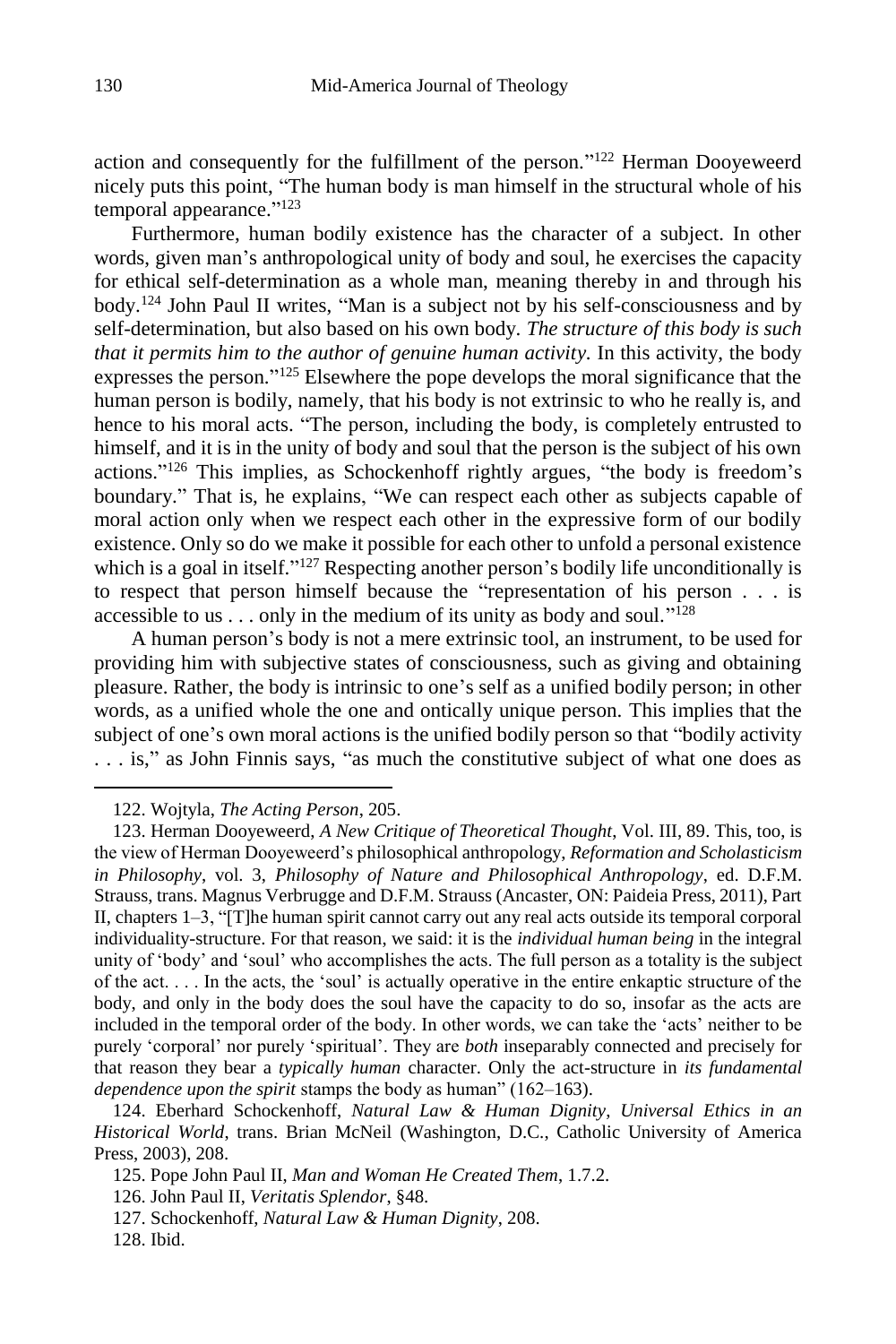one's act of choice is." <sup>129</sup> This emphasis on the body being intrinsic to one's own self is rooted in the Church's teaching on the unity of the human person. As John Paul II says, "In fact, *body and soul are inseparable*: in the willing agent and in the deliberate act *they stand or fall together*." <sup>130</sup> Therefore, he adds, we can easily understand why separating "the moral act from the bodily dimensions of its exercise is contrary to the teaching of Scripture and Tradition." 131

Such a separation occurs when the biological dimension of the human person is reduced to a "raw datum, devoid of any [intrinsic] meaning and moral values until freedom has shaped it in accordance with its design." <sup>132</sup> We saw such a separation in the materialistic anthropology I criticized earlier. That freely chosen design confers on sexual union the personal meaning of causal fun, of spousal commitment, or of procreative openness, and so forth. Significantly, any one of these meanings may be conferred by persons, as well as revoked by them. For sexual union as such does not by its very nature have any definite personal meaning.<sup>133</sup> "Consequently," John Paul II adds, "human nature and the body appear as [mere] *presuppositions or preambles*, materially *necessary*, for freedom to make its choice, yet extrinsic to the person, the subject and the human act."<sup>134</sup> On this view, given that sexual union is devoid of any intrinsic meaning, not having by its very nature any definite personal meaning, and because we can in freedom confer on it an instrumental meaning that is more than merely physiological, sexual union is, therefore, an extrinsic sign or symbol of personal communion, fostering marital love and friendship by signifying it. But on John Paul II's view, the sexual act is much more than a natural bodily symbol; indeed, it embodies marital union, becoming bodily, or organically complete, and thus one, expresses total self-giving and makes it bodily present in the sense that, as Lee says, "this expression is not extrinsic to what it expresses, but is the visible and tangible embodiment of it."<sup>135</sup>

In other words, given man's anthropological unity of body and soul, he exercises the capacity for ethical self-determination as a whole man, meaning thereby in and through his body.<sup>136</sup> This implies, as Schockenhoff rightly argues, that "the body can be called the concrete limit of freedom." That is, he explains, "the body and physical life are not 'goods' external to human personal realization, standing in a purely instrumental relation to the person's authentic determination as a subject. The body is rather the irreducible means of expression in which human persons in all their acts ...

<sup>129.</sup> John Finnis, "Personal Integrity, Sexual Morality and Responsible Parenthood," 177.

<sup>130.</sup> John Paul II, *Veritatis Splendor*, §49.

<sup>131.</sup> Ibid.

<sup>132.</sup> John Paul II, *Veritatis Splendor*, §48.

<sup>133.</sup> John F. Crosby, "The Estrangement of Persons from their Bodies," *Logos* 1, no. 2 (1997): 125-139, particularly 130–131.

<sup>134.</sup> John Paul II, *Veritatis Splendor*, §48.

<sup>135.</sup> Patrick Lee, "The Human Body and Sexuality in the Teaching of Pope John Paul II," 114.

<sup>136.</sup> Eberhard Schockenhoff, "A Consistent Ethic of Life (with a Few Blemishes): Moral-Theological remarks on *Evangelium Vitae* and on Some Protestant Questions about It," ed. Reinhard Hütter and Theodor Dieter (Grand Rapids, MI: Eerdmans, 1998), 237-261, and particularly at 249.